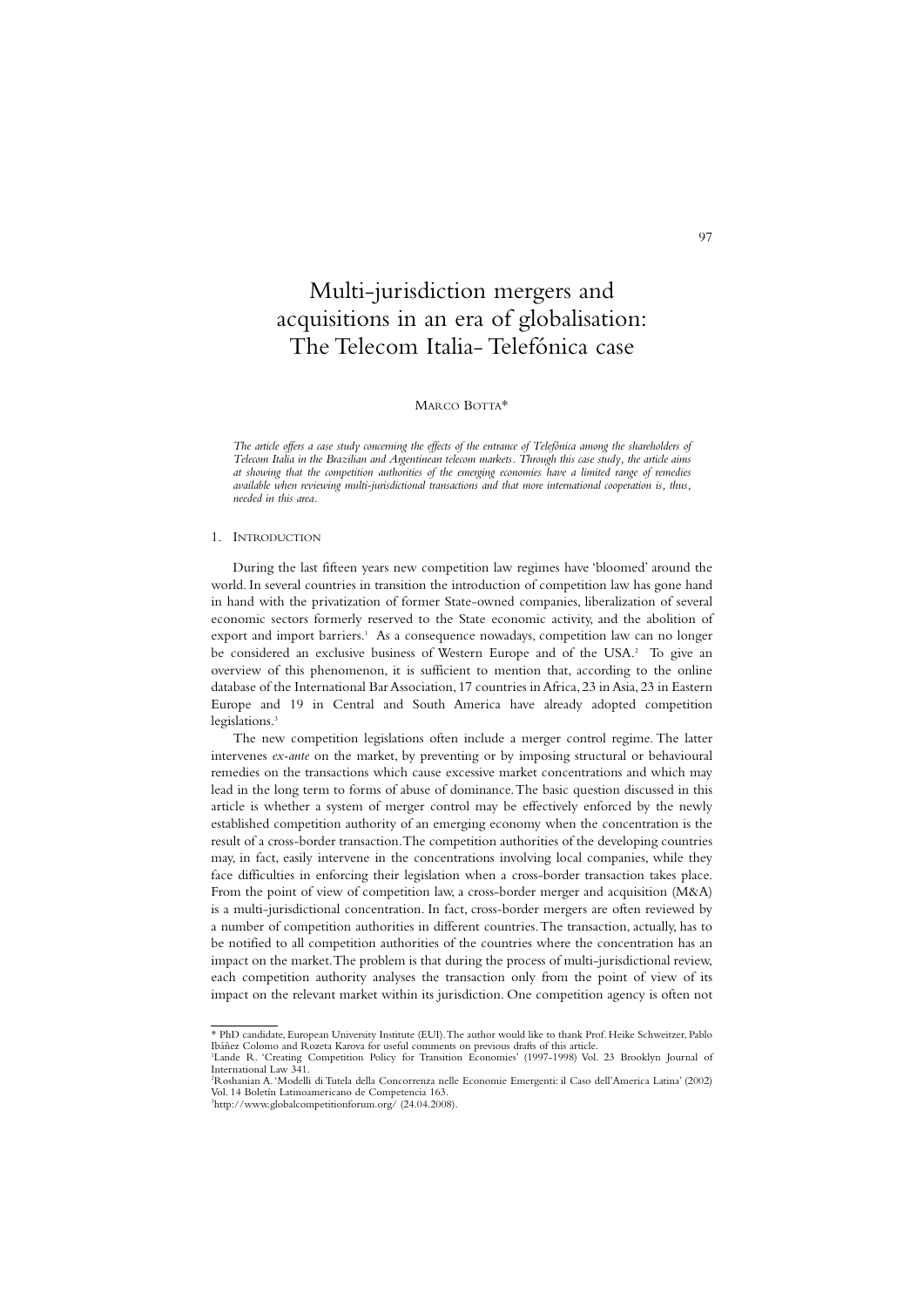aware either of the effect of the transaction in other countries or the remedies that foreign agencies have applied to the concentration. Moreover, the merging parties are often not required to provide information concerning the notification process in the different competition law jurisdictions involved.

It is important to point out that during the last years both the Organisation for the Economic Cooperation and Development (OECD) and the International Competition Network (ICN) have worked on the issue of the multi-jurisdictional mergers within the Committee on Competition Law and Policy<sup>4</sup> and the Merger Review Working Group.<sup>5</sup> For instance, one OECD's Recommendation of 1995 provides a framework for the bilateral agreements of cooperation between different competition authorities, in order to exchange information and to coordinate their action in cross-border cases.<sup>6</sup> Moreover, in 1999 the OECD Competition Law and Policy adopted a report on the notification of transnational mergers.7 On the other hand, the ICN Working Group on Merger Review adopted a number of guidelines concerning the notification of mergers and their analysis, encouraging a harmonization of the national mechanisms of merger review, in order to increase the legal certainty for the merging parties and to improve the degree of understanding and cooperation between different competition authorities involved in cross-border transactions.8 Finally, the companies involved in cross-border cases, even if not legally required, often have the interest to include in the notification form information concerning to which other competition law jurisdictions the cross-border transaction has also been notified. In fact, companies involved in multi-jurisdictional mergers are often better off if the different competition authorities cooperate.

However, as it will be shown in the following pages, the degree of cooperation between different competition authorities involved in the same merger review is sometimes quite

<sup>4</sup> The OECD Committee on Competition Law and Policy organizes every year meetings, seminars and roundtables among the national representatives of the OECD Member States, who are usually officers of the national competition authorities.The Committee issues recommendations and guidelines on different issues concerning competition law and periodically it undertakes peer reviews of the national competition laws and of their enforcement record. It also organizes once per year a Global Competition Forum and a Latin American Competition Forum, where non OECD members are invited to participate.Information concerning the work of the OECD Committee on Competition Law and Policy is available at http://www.oecd.org/topic/0,3373,en\_2649\_37463\_1\_1\_1\_1\_37463,00.html (1.5.2008).<br><sup>5</sup> The International Competition Network (ICN) is a network of competition authorities which gather since 2002 in order to discuss different topics related to competition law.The ICN organizes once per year a conference where the representatives of the competition authorities meet and where the work of the different working groups composed by a certain number of countries is presented. Since its establishment, merger control has been one of the key aspects of the work of the ICN.The ICN has, in fact, a Working Group on Merger Control, divided in two Subgroups on Notification and Procedures and Merger Investigation and Analysis. For further information see:

http://www.internationalcompetitionnetwork.org/index.php/en/working-groups/mergers (1.5.2008).

<sup>6</sup> OECD Council, 'Revised recommendation of the Council Concerning Cooperation between Member Countries on Anticompetitive Practices Affecting International Trade'. Recommendation published in 1995. The text of the recommendation is available at http://www.oecd.org/dataoecd/60/42/21570317.pdf (24.4.2008).

<sup>&</sup>lt;sup>7</sup>OECD Committee On Competition Law And Policy, 'Report on Notification of Transnational Mergers'. Adopted<br>on 23rd February 1999. Document number DAFFE/CLP(99)2/FINAL. The text of the report is available at<br>http://www.oec

<sup>8</sup> See for instance: ICN Subgroup Notification & Procedures, 'Recommended Practices on Remedies and Competition Agency Powers'.Adopted during the Fourth Annual ICN Conference, Bonn, Germany (5-8 June, 2005). ICN Subgroup Investigative Techniques, 'Investigative Techniques Handbook for Merger Review'. Adopted during

the Fourth Annual ICN Conference, Bonn, Germany (5-8 June, 2005).<br>ICN Subgroup Notification & Procedures, 'Implementation of the ICN Recommended Practices'. Adopted during<br>the Fourth Annual ICN Conference, Bonn, Germany (5

ICN Subgroup Notification & Procedures,'Waivers of Confidentiality in Merger Investigations'. Fourth Annual ICN Conference, Bonn, Germany (5-8 June, 2005). ICN Subgroup Notification & Procedures,'Merger Notification Filing Fees'.Adopted during the Fourth Annual ICN

Conference, Bonn, Germany (5-8 June, 2005).

ICN Investigative Techniques Subgroup, 'Planning a Merger Investigation'. Third Annual ICN Conference, Seoul, Korea (21-22 April, 2004). ICN Notification and Procedures Subgroup,'Recommended Practices for Merger Notification Procedures'.Adopted

during the Second Annual ICN Conference, Mérida, Mexico (June 23-25, 2003). ICN Working Group on Merger Control,'Report on the Costs and Burdens of Multi-jurisdictional Merger Review'.

Adopted during the First Annual ICN Conference, Naples, Italy (September 28-29, 2002).

All the reports and guidelines drawn by the ICN Working Group on Merger Control are available at http://www.internationalcompetitionnetwork.org/index.php/en/library/working-group/17 (1.5.2008).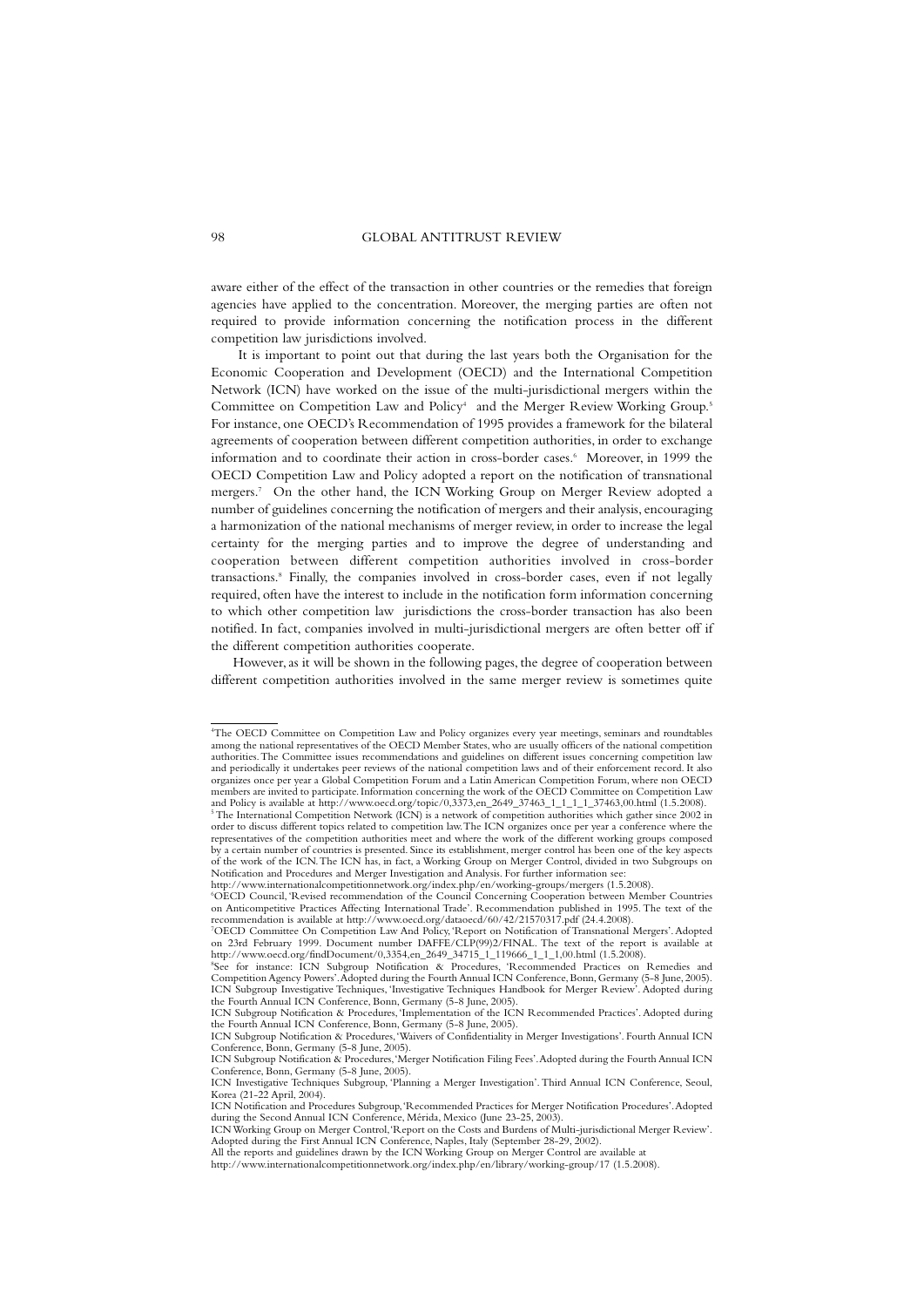limited, and the competition authorities of the emerging markets are those which are mostly affected by this lack of international cooperation.

The problems described above may seem to the reader rather theoretical. It has already been claimed by a number of authors that the competition authorities of the developing countries suffer from a lack of international cooperation in the field of competition law.9 However, so far there have been few attempts to follow the process of multiple notifications of a cross-border M&A, in order to study the effects of the transaction in the different competition jurisdictions where the transaction has been notified.The goal of this article is to undertake this kind of analysis for a recent cross-border transaction, the case Telecom Italia-Telefónica.This case study shows that a transaction which had its origins in Italy also had an indirect impact on the level of competition in the Brazilian and Argentinean telecommunications markets. The Telecom Italia-Telefónica case is interesting because it shows the difficulties faced by the competition authorities of the developing countries in enforcing their merger control legislations in cases of cross-border M&As and the low degree of cooperation between the competition authorities of the developed and the developing countries.

In relation to the methodology of the analysis, the case study will rely on the articles of the press to understand the different steps of the transaction. Moreover, the decision of the Brazilian telecom regulatory authority concerning the transaction will also be analysed. Finally, the Shareholders' Agreement which is the basis of the acquisition will also be a useful source of information.The case study takes into consideration both, the competition and the corporate law perspective of the transaction. The article discusses, in fact, the shareholding structure which connects Telecom Italia and Telefónica with their local subsidiaries in Brazil and Argentina; structure summarized in the Annex 1 and 2 attached to this article.

#### 2. THE INVESTMENTS OF TELECOM ITALIA AND TELEFÓNICA IN LATIN AMERICA

The two actors of this case study are the Spanish telecommunications company, Telefónica, and the former Italian State-owned telephone monopoly,Telecom Italia.These two companies are active in the same product markets, due to the fact that both of them provide a full range of telecommunications services, including fixed and mobile phone connections and Internet access services. Another point that they have is common is that during the past years they have been investing outside of their country of origin. In particular, they have targeted through their investments Latin America, where they have acquired the control of a number of former State-owned companies, mostly privatized during the 1990s.<sup>10</sup> Overall, the Spanish telecom operator is present in all Latin American countries.<sup>11</sup> In this area of the world Telefónica counts 126 out of its 210 million clients.<sup>12</sup>

<sup>9</sup> See for instance: Bhattachrjea A. 'The Case for a Multilateral Agreement on Competition Policy: a Developing Country Perspective' (2006) Vol. 9(2) Journal of International Economic Law 293-323. Bhattachrjea A.'Export Cartels – A Developing Country Perspective' (2004) Vol. 32(2) Journal of World Trade 331-359. Fox E.M. 'Desarrolo Económico, Pobreza y Antimonopolio: El Otro Sendero' (2007) Vol. 8 Revista Jurídica de la Universidad de Palermo, 167. Fox E.M.'International Antitrust and the Doha-Dome' (2003) Vol. 43 Virginia Journal of International Law 911. Fox E.M.'World Competition Law' 224-248 in (Dhall V. ed.) *Competition Law Today*, 2007. 10A description of the Telecom Italia's foreign direct investments in Latin America is available at

http://www.telecomitalia.com/cgi-bin/tiportale/TIPortale/ep/browse.do?tabId=1&pageTypeId=-

<sup>8661&</sup>amp;LANG=EN&channelId=-9749&channelPage=/ep/channel/default.jsp (24.04.2008).<br><sup>11</sup>Telefónica is present through its local subsidiaries in the following Latin American countries: Argentina, Brazil, Chile,<br>Perù, Colombia, http://www.telefonica.es/investors/ (24.04.2008). <sup>12</sup>*Above*.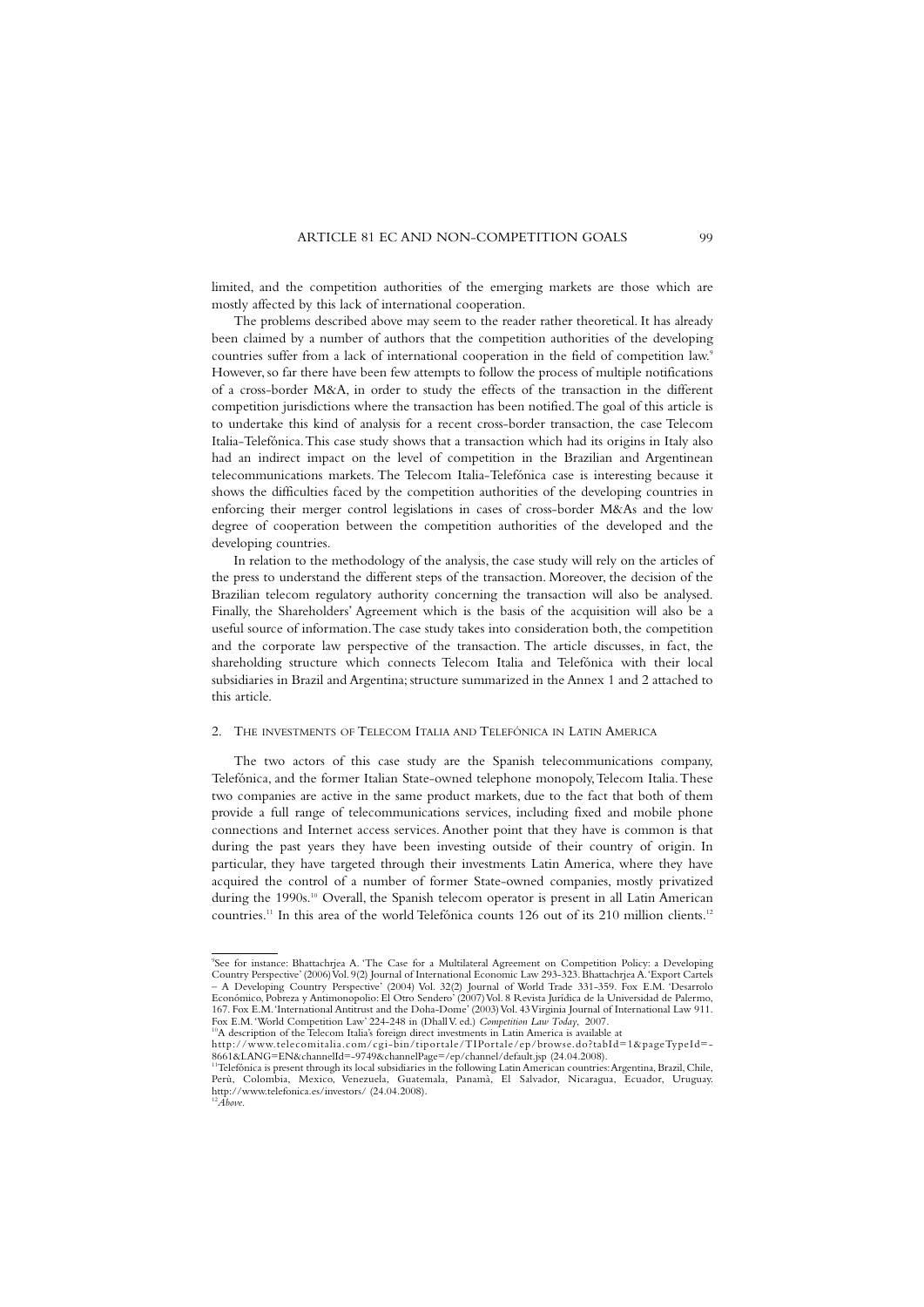On the other hand,Telecom Italia has almost 90 million clients in the world, less than half of Telefónica.13

In Argentina, the former State-owned telecommunications monopoly, Entel, was privatized in 1990. Entel was split in two companies,Telecom Argentina14 providing local land line services in the northern part of the country, and Telefónica de Argentina serving the south of the country.15 A joint venture between Telecom and Telefónica Argentina was initially established to provide long distance services.<sup>16</sup> At the moment, Telecom Italia provides Internet and fixed phone services in the country through its subsidiary Telecom Argentina<sup>17</sup> and mobile phone services through one of the four mobile phone operators of the country, Personal Telecom S.A.18 On the other hand, Telefónica provides fixed and Internet access services through its subsidiary Telefónica Argentina.19 Furthermore, it also operates in the mobile phone sector through its subsidiary Telefónica Moviles Argentina S.A., known under the brand name Movistar.<sup>20</sup> Movistar has 35.5% market share in the Argentinean mobile phone market. <sup>21</sup>

In Brazil,Telecom Italia is present in the mobile phone market through Tim Brazil, the second mobile phone operator in the country with 25.4% market share.<sup>22</sup> Telefónica is also present in the same sector through Vivo Brazil, which is a joint venture established in 2002 with Portugal Telecom, and is now the main mobile phone operator in the country.<sup>23</sup>

During the last years, both Telefónica and Telecom Italia decided to invest in Latin America because, like in other emerging economies, the demand for mobile phone and Internet access services is rapidly increasing in this area of the world. For instance, in 2006 the Argentinean market for mobile phone services grew 30% for voice related services, and

Telecom Argentina has 4.2 million fixed telephone lines active and 783.000 ADSL clients in Argentina. Further information concerning Telecom Argentina's presence in the country is available at:Telecom Argentina S.A.,'Memoria y Estados Contables al 31 de Diciembre 2007'.The report is available at

http://www.telecom.com.ar/prensa/pdf/teco1207.pdf (18.04.08) page 7.

<sup>13</sup>InfoBAE Professional, 'Telefónica Obtuvo los Mayores Beneficios del Mundo'. Article published on 1.8.2007. InfoBAE Professional is an Argentina online newspaper specialised in economy issues.The articles are available online

at http://www.infobaeprofesional.com/interior/index?cookie (24.04.2008).<br><sup>14</sup>Telecom Argentina was sold to Nortel Invessora, a holding company were the initial main shareholder was France Telephone, which later sold its shares to Telecom Italia.

<sup>15</sup>OECD Secretariat,'Competition Law and Policy in Argentina, a Peer Review'. Report published in 2006.The text of the report is available at http://www.oecd.org/dataoecd/36/57/37970045.pdf (24.04.08) page 40.  $16$ Above

<sup>17</sup>http://www.telecom.com.ar/hogares/prodyserv.htm (18.4.07).

A description of the shareholding structure which connects Telecom Italia s.p.a. to Telecom Argentina s.a. is available at http://www.telecom.com.ar/institucionales/estructura/estructura.html (18.04.08).

<sup>&</sup>lt;sup>18</sup>http://www.personal.com.ar/ (23.04.08).<br><sup>19</sup>The shareholding structure which links Telefónica S.A. to Telefónica Argentina S.A. is described in: Telfónica de Argentina S.A., 'Memoria, Estado Contables y Reseña Informativa al 31 diciembre 2007'.The text of the report is available at http://www.telefonica.com.ar/inversor/ (18.04.2008) page 9. At 31st December 2007,Telefónica S.A. provided fixed phone connection to 4.9 million clients in Argentina and it

provided ADSL connection to 816.000 clients in the country. See financial report 2007, page 110.

<sup>&</sup>lt;sup>20</sup>http://www.movistar.com.ar/ (18.4.07).<br><sup>21</sup>Telefónica Moviles Argentina S.A,'Memoria, Estado Contales y Reseña Informativa al 31 diciembre 2007'.The text of the report is available at http://www.movistar.com.ar/empresa/inversores/documentos/07-12\_moviles\_esp.pdf (18.4.2008) page 92. 35.5% market share is equivalent to 13.6 million clients in Argentina. Movistar was established in 2005, following the acquisition in 2004 by Telefónica of the Argentinean subsidiaries of

Bellsouth , Compañía de Radiocomunicaciones Moviles S.A. (Movicom) and Compañía de Teléfonos de la Plata S.A.  $^{22}$ http://www.mzweb.com.br/tim/rao2006/interna.asp?i=1&pag=01&secao=1 (18.04.08). <sup>23</sup>For further information concerning the shareholding structure of Vivo see

http://vivo.mediagroup.com.br/RAO/2006/en/corporateRestructuring.asp (18.04.08).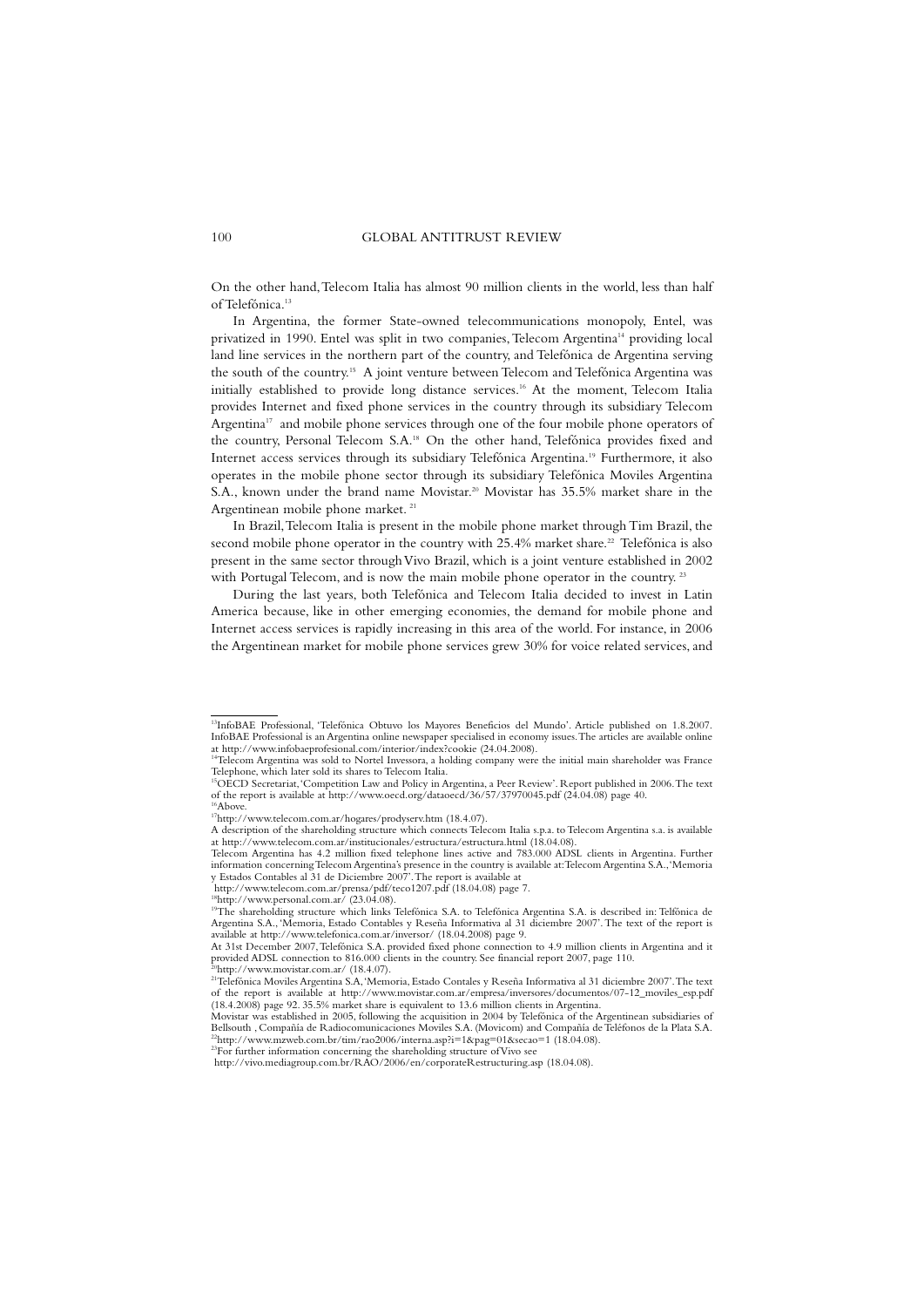52% for transfer of data related services. The market of fast Internet access grew in the country with an increase of 32% in the number of ADSL users in comparison to the previous year.24 According to 2006 Vivo's annual financial report, the Brazilian market for mobile phone services increased 15% and the same result is expected in the following year, due to the fact that there is '…still a growth potential, particularly in the lower income classes….'. 25Due to this growing demand in the region, César Alierta, the chief executive officer (CEO) of Telefónica, in November 2007 stated that Telefónica will invest 16,000 million in Latin America by 2010; its goal being to increase its clients in the area to 170 million by that date. <sup>26</sup> In particular, the CEO added that Telefónica will focus its investments in the sector of mobile phones and Internet access services.<sup>27</sup>

#### 3. THE STEPS OF THE TRANSACTION IN EUROPE

Through a press release on 28th April 2007,Telefónica S.A. announced to have achieved an agreement with Pirelli Co. S.p.A. for the purchase of its stakes in Olimpia S.p.A., the main shareholder of Telecom Italia S.p.A.<sup>28</sup>

Technically, the acquisition took place through the registration in Milan of a new company, Centotrenta 4/6 S.r.l., which was subsequently transformed and renamed into Telco S.p.A..The latter was a joint stock company with five shareholders: Telefónica (the major shareholder, with 42.3% of the shares), Benetton (8.2%), two Italian banks Mediobanca (10.7%) and Intesa San Paolo (10.7%), and one Italian insurance company, Generali (28.1%).After its establishment,Telco had to acquire the entire capital of Olimpia from Pirelli.<sup>29</sup> Olimpia was previously the major shareholder of Telecom Italia having 18% of its shares. Moreover,Telco planned to acquire directly 5, 6% of the Telecom Italia's shares. As a result,Telco would acquire totally 23.6% of Telecom Italia's shares.Telecom Italia is a public company, where the shares are dispersed among several small shareholders.<sup>30</sup> Thus, Telefónica indirectly became one of the major shareholders in Telecom Italia, though its direct participation in the latter counted only for 6.9% of the shares, equivalent to 10% of the voting rights.<sup>31</sup>

Article 5 of the Shareholders' Agreement signed by Telco's shareholders stated that the parties of the agreement 'acknowledge, without prejudice of the independence and the autonomy of any of the Telecom Italia's management decisions, that the investment in

<sup>&</sup>lt;sup>24</sup>InfoBae Professional, 'Mercado de Telecomunicaciones Crecerá un 23 por Ciento'. Article published on 11.11.2007. <sup>25</sup>http://vivo.mediagroup.com.br/RAO/2006/en/phoneMarket.asp (18.04.08).<br><sup>26</sup>Invertia, 'Telefónica Anuncia Inversiones en Latinoamerica Hasta 2010'. Article published on 21.11.2007. Invertia is

an Argentina online newspaper providing information concerning financial markets. Invertia is part of Terra, Telefónica's subsidiary in Argentina. Invertia articles are available at http://ar.invertia.com/ (24.4.2008).<br><sup>27</sup>InfoBAE Professional,'Inversiones de Telefónica en Brasil superarán los 2.000 M. \$'.Article published on 13.

<sup>&</sup>lt;sup>28</sup>Telefónica's press release, 'Telefónica, Mediobanca, Generali, Intesa San Paolo y Benetton se Unen para Entrar en<br>Telecom Italia'. 28th April 2008. The text of the press release is available at

http://www.telefonica.es/accionistaseinversores/esp/pdf/hr/hr070429.pdf 24.4.2008).

<sup>29</sup>Further information concerning the financing of the transaction is available at http://www.telecomitalia.com/cgi-bin/tiportale/TIPortale/ep/browse.do?tabId=5&pageTypeId=-8662&LANG=EN&channelId=- 12842&channelPage=/ep/channel/default.jsp (19.04.08).

<sup>&</sup>lt;sup>30</sup>The shareholding structure of Telecom Italia updated to 31st March 2008 is the following one: Telco (24.5%),<br>Telecom Italia (0.94%), Italian institutional investors (17.41%), foreign institutional investors (23.72%), I persons (8.32%), foreign legal persons (1.92%), Italian natural persons (23.12%), foreign natural persons (0.07%). The shareholding structure of Telecom Italia is available at

http://www.telecomitalia.com/cgi-bin/tiportale/TIPortale/ep/browse.do?tabId=5&pageTypeId=- 8662&LANG=EN&channelId=-12819&channelPage=/ep/TIinvestitori/TIazionisti.jsp (19.04.08).

<sup>31</sup>Telefónica S.A.,'Comunication to the Comisión Nacional del Mercado deValores', Madrid, 8th May 2007.The text of the communication is available at http://www.telefonica.es/accionistaseinversores/esp/pdf/hr/hr08052007.pdf (31.1.2008).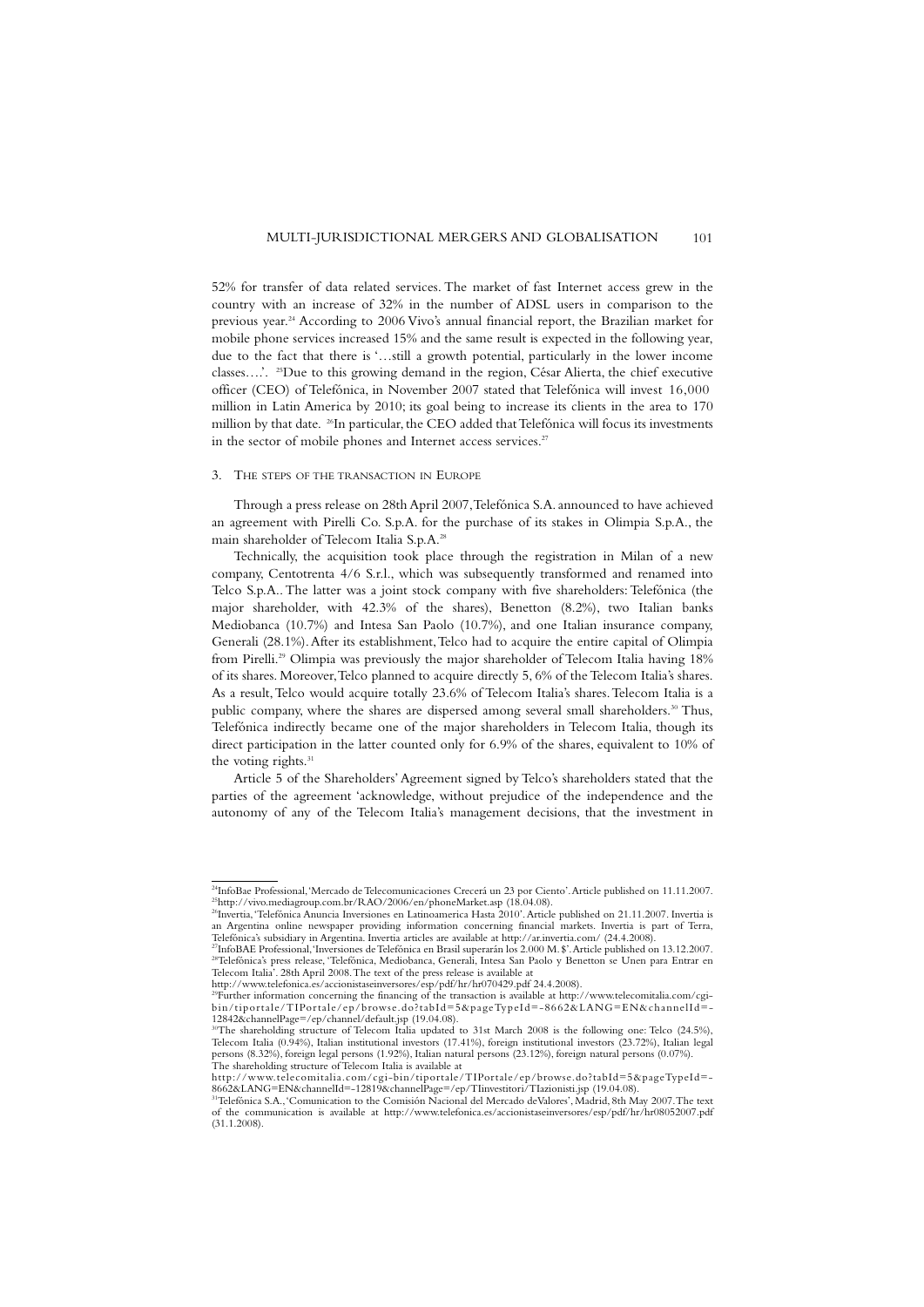Newco (later renamed Telco) implies a strategic vision and perspective.Therefore,the parties will favourably regard any strategic initiative that the Telecom Italia's and Telefónica's respective managements may jointly carry out, in their autonomy and independence.<sup>32</sup> This paragraph is a generic provision, which recognizes the potential benefits of the strategic partnership between Telecom Italia and Telefónica. According to the Shareholders' Agreement, each shareholder will appoint a number of Directors in Telco and Olimpia Boards of Directors proportional to their number of shares.<sup>33</sup> In particular, among the ten Directors of Telco Board, four of them would be appointed by Telefónica and the remaining six by the other shareholders.<sup>34</sup> Moreover, according to Article 5 of the Shareholders' Agreement,Telefónica had the right to appoint directly two of the Directors that Olimpia would present in the list of candidate Directors for the Telecom Italia's Board, which counts in total 17 Directors<sup>35</sup> and 1 secretary. Meanwhile, the other Telco's shareholders had the right jointly to present the names of three Directors. Finally, the Shareholders'Agreement granted to Telefónica the right to ask a de-merger of Telco in case another telecom operator purchases more than 10% of Telecom Italia's shares or if the latter sold its assets for a value of more than 4 billion.<sup>36</sup>

Following the conclusion of the agreement at the end of April 2007, the establishment of Telco and the acquisition of Olimpia's shares took place only at the end of October 2007.37 In November 2007, Telco's Board was gathered and Telefónica appointed two Directors in the new Board of Telecom Italia. César Alierta, Telefónica's CEO, and Julio Linares were appointed as Directors in Telecom Italia's Board. The fact that Telefónica's CEO decided to sit personally in Telecom Italia's Board<sup>38</sup> is a clear sign of the interest of the Spanish telecom operator for the Italian partner.

The last step of the transaction took place at the end of November 2007, when Telco's Board of Directors decided to merge Telco and Olimpia into one company.<sup>39</sup> This last transaction shortened the ownership chain which connected Telefónica to Telecom Italia.

The six months period of implementation of the agreement (from the end of April until the end of October 2007) was necessary due to the need to ask authorization from the competition authorities of the countries where Telecom Italia and Telefónica operated directly or through their local subsidiaries. On 11th May 2007, the transaction was informally notified to the European Commission.The lawyers representing Telco asked the Directorate General (DG) for Competition if the transaction fulfilled the conditions to be considered a real concentration, and thus being formally notified under Article 4(1) of the Regulation 139/2004 EC. <sup>40</sup> Telco's lawyers argued that the number of shares of Telefónica

<sup>32</sup>*Above*. 33Shareholders Agreement signed on 28th April 2007 between Telefónica S.A.,Assicurazioni Generali S.p.A., Sintonia S.A., Intesa San Paolo S.p.A. and Mediobanca S.p.A. Article 1(1). The text of the agreement is available at http://www.telefonica.es/accionistaseinversores/ing/pdf/070507\_shareholders\_agreement.pdf (24.4.2008).

In relation to the conclusion of the agreement for the establishment of Telco, see also the By-Laws and the Co-Investment Agreements among Telco shareholders. The text of the agreements is available at http://www.telefonica.es/accionistaseinversores/ing/pdf/070507\_by-laws.pdf (24.4.2008; By-Laws Agreement); http://www.telefonica.es/accionistaseinversores/ing/pdf/070507\_co-investment\_agreement.pdf

Co-Investment Agreement).<br>
<sup>34</sup>*Above* Article 1 (1) (b).

<sup>&</sup>lt;sup>34</sup>*Above* Article 1 (1) (b).<br><sup>35</sup>*Above* Article5.<br><sup>34</sup>A*bove* Article 6.<br><sup>37</sup>Invertia, 'Telefónica Sienta Quatro Directivos en el Consejo que Controla Telecom Italia'. Article published on<br>25.10.2007.

<sup>38</sup>Invertia,'Allerta Anuncia que Sentará en el Consejo de Telecom Italia'.Article published on 30.10.2007. 39InfoBAE Professional,'Aprueban Fusión de Telefónica con Telecom Italia'. Published on 29.11.2007.

<sup>&</sup>lt;sup>40</sup>Council Regulation (EC) No 139/2004 of 20 January 2004 on the control of concentrations between undertakings (the EC Merger Regulation). OJ L 24, 29.1.2004, pages 1–22.Article 4 (1).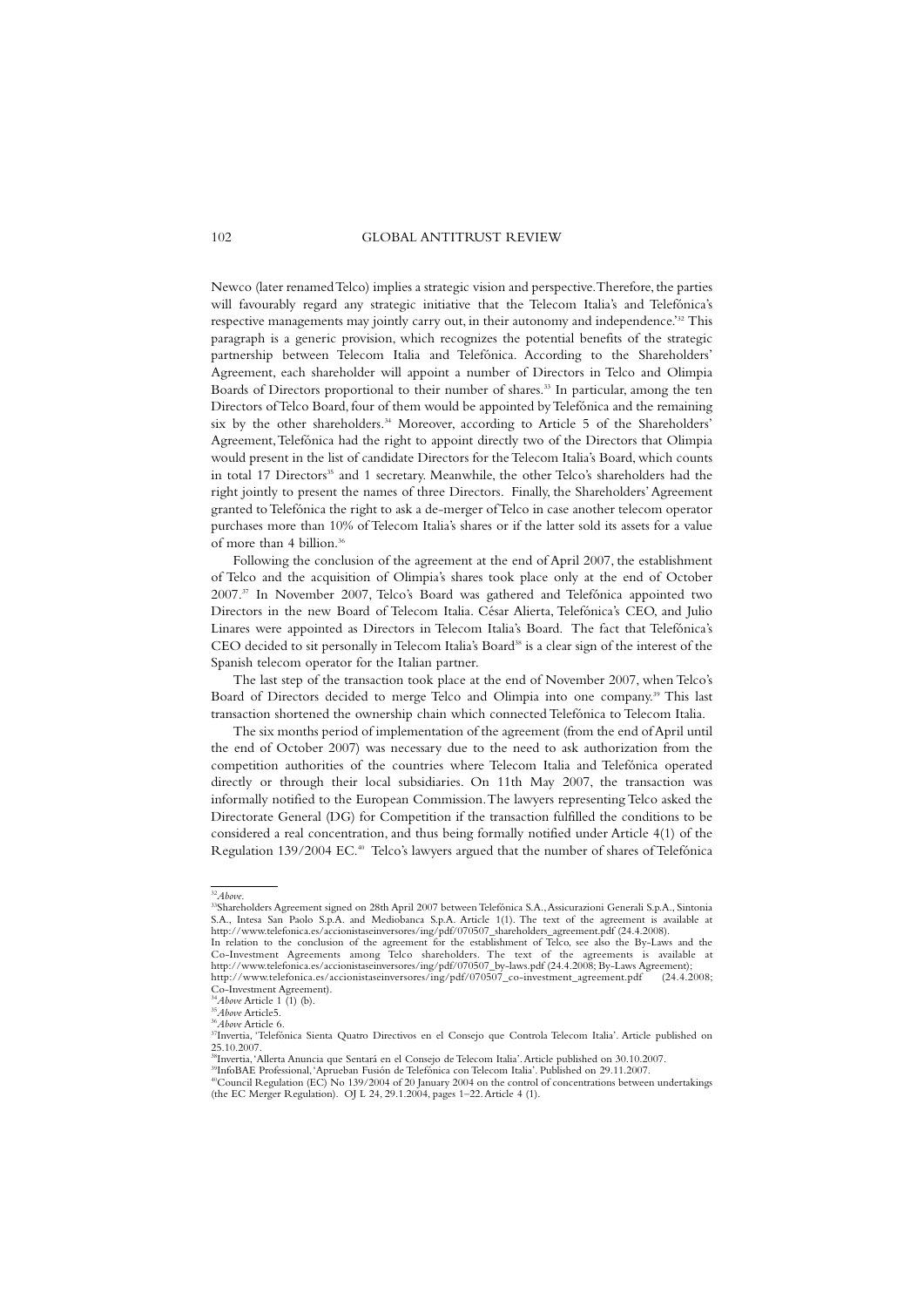in Telecom Italia was limited and therefore, the transaction did not lead to change of control on a lasting basis under Article 3 (1) (b) Regulation 139/2004 EC.<sup>41</sup> The Commission analysed the case according to the Commission Notice on the Concept of Concentration.<sup>42</sup> In a letter sent to the parties on 12 June 2007, the Commission stated that in its opinion the acquisition by Telco of Olimpia did not trigger a notification under Regulation EC 139/2004.43 The Commission concluded that the number of shares of Telefónica in Telecom Italia was too limited to create sole control of the Spanish telecom operator in the Italian company.44 Furthermore, the Commission also excluded the hypothesis of the acquisition of joint control by Telco shareholders in Telecom Italia. Telco, in fact, did not enjoy particular veto rights on important decisions concerning the budget or the management of the shares of Telecom Italia<sup>45</sup> and it was argued that the 23.6% of Telco's shares in Telecom Italia was not sufficient to allow Telco to exercise a decisive influence on the management of Telecom Italia.

In Europe the transaction was almost unnoticed,<sup>46</sup> not only due to the informal decision of the European Commission, but also due to the low impact of this acquisition on the level of competition in the European telecom markets.Telefónica and Telecom Italia are in fact, direct competitors in Europe in only a few relevant markets. For instance, they both operate in Germany in the market for Internet access services, where Telefónica is present through the subsidiary O2,<sup>47</sup> while Telecom Italia provides ADSL services in some German cities through its subsidiary Hansenet, under the brand name of Alice.<sup>48</sup> However, due to the low market share of Telefónica and Telecom Italia in these few relevant markets where they are direct competitors, the transaction did not create particular horizontal overlaps between the two companies in Europe. As a consequence, even if the European Commission had required from the parties a formal notification under Regulation 139/2004 EC, it would have hardly applied any remedy to the transaction.

#### 4. BRAZIL: DIVESTITURES OR BEHAVIOURAL REMEDIES?

While in Europe the transaction passed almost unnoticed, the situation was different on the other side of the Atlantic where, as mentioned in the previous section, both companies invested heavily in the past years. In Brazil, Telecom Italia was the second mobile phone operator in the country through Tim Brazil.The latter, through its national network, had 25.8% market share in the market of services for mobile phones. On the other hand,Telefónica was active in the country through the joint venture Vivo, jointly controlled with Portugal Telecom. Vivo was the main mobile phone operator in the country with 28.4% market share.The acquisition of Olimpia by Telco created indirectly a shareholding link between Tim Brazil and Vivo, which jointly had 53% market share in

<sup>41</sup>Telephone discussion held on 10th April 2008 with the officer of the European Commission, DG Competition, Information, Communication and Media unit, who was in charge of the Telecom Italia-Telefónica case.The officer asked to remain anonymous.

 $^{42}$ Commission Notice on the Concept of Concentration under Council Regulation (EEC) No 4064/89 on the control of concentrations between undertakings. OJ C 66, 2.3.1998, pages 5–13<br> $^{43}$ The letter is not publicly avail

No 1049/2001 of the European Parliament and of the Council of 30 May 2001 regarding public access to European Parliament, Council and Commission documents. OJ L 145, 31.5.2001, pages 43–48.

*<sup>&</sup>lt;sup>44</sup>Above* Commission Notice on the Concept of Concentration, paragraph 14.<br><sup>45</sup>*Above* Commission Notice on the Concept of Concentration, paragraph 21.<br><sup>46</sup>One of the few articles written on this topic in the European pr

Entro Luglio'. Article published on Il Sole 24 Ore on 14.06.2007. The articles of Il Sole 24 Ore are available at http://www.ilsole24ore.com/ (24.4.2007).

 $\frac{17}{7}$ http://www.o2online.de/ (24.4.2008).

<sup>48</sup>http://www.hansenet.de/index.html (24.4.2008).

ADSL Alice is available in Hamburg, Munich, Berlin, Stuttgart, Frankfurt, Lübeck.The company has only 684.000 subscribers in the country

<sup>.</sup>http://www.telecomitalia.com/cgibin/tiportale/TIPortale/ep/browse.do?tabId=1&pageTypeId=8661&LANG=E N&channelId=-9749&channelPage=/ep/channel/default.jsp (24.4.2008).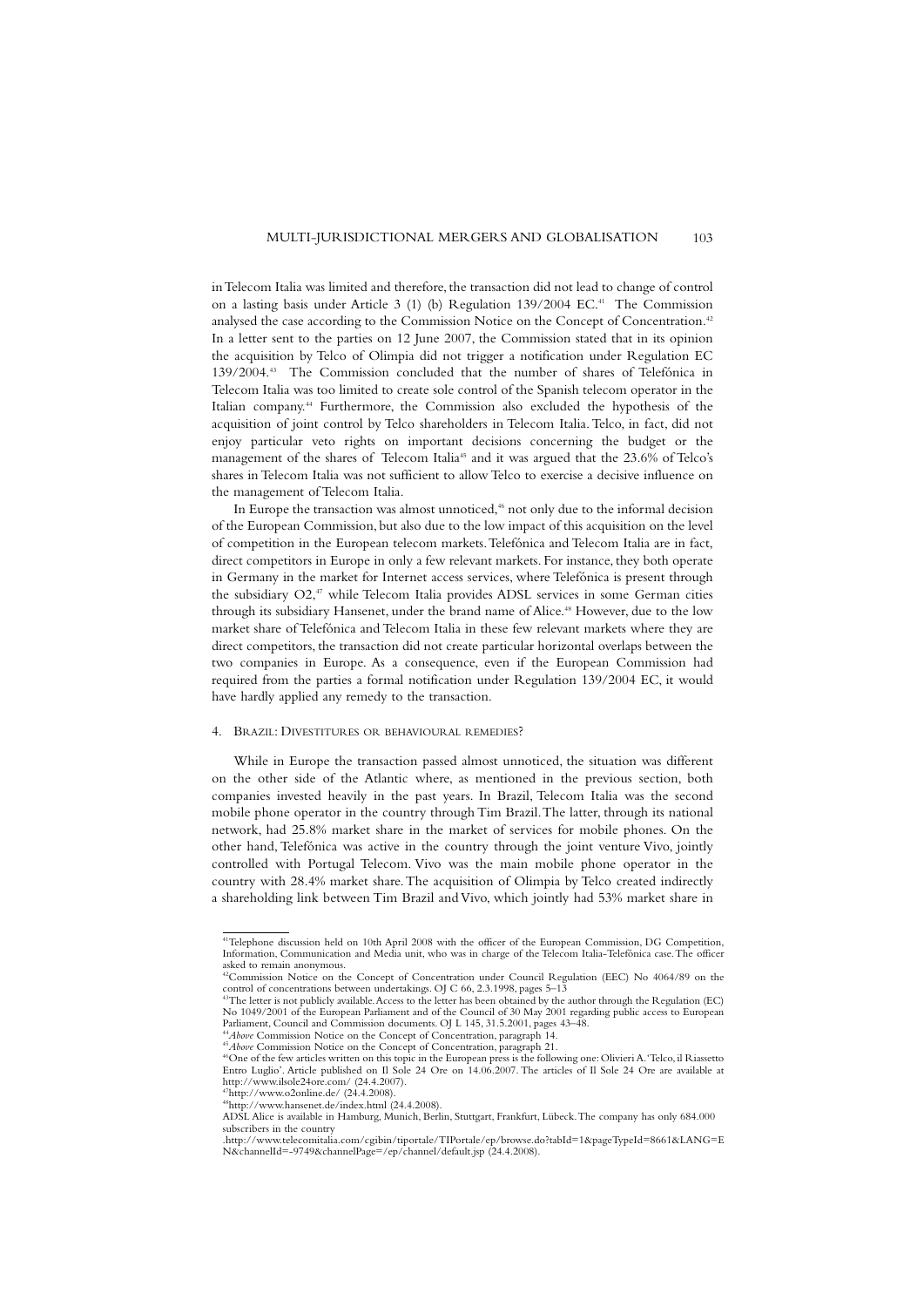the Brazilian mobile phone market. Only the third mobile phone operator in Brazil, Claro, with 24% market share would have remained fully separated from Tim Brazil and Vivo.<sup>4</sup>

The Brazilian Competition Law of 8884/94 provides a regime of merger control.<sup>50</sup> According to Article. 54 (3),'any form of economic concentration' has to be notified to the Secretariat for Economic Law (*Secretaria de Direito Econômico*, SDE), part of the Ministry of Justice, at least fifteen days after the completion of the transaction (a post-merger notification).The notification threshold provides that the total market share of the merging parties should account for at least 20% of the relevant market or the total annual turnover of the participants in the transaction being equivalent to 400 million of Reais.<sup>51</sup> The SDE sends afterwards the file to the Brazilian competition authority, the Administrative Council of Competition Protection (*Conselho Administrativo de Defesa Econômica*, CADE) and to the Secretariat of Economic Surveillance (Secretaria de Acompanhamento Econômico, SEAE), part of the Ministry of Finance. 52SEAE and SDE give an opinion to CADE about the concentration from economic and legal perspective. Nevertheless, the final decision concerning the concentration has to be taken by CADE.

An exception from the system described above exists in the field of telecommunications, where according to Article 7 Lei 9472/97 it is the National Agency for Telecommunications (*Agéncia Nacional de Telecomunicaçóes*,ANATEL) to have jurisdiction over concentrations involving telecom operators<sup>53</sup>. However, ANATEL will have to notify later its decision to CADE.<sup>54</sup> In the past, this provision was considered ambiguous because it was unclear whether ANATEL's decision was simply an opinion for CADE, or it should be considered as the final decision concerning the concentration. This conflict of jurisdiction was solved in 2000, when the two institutions established a system of internal cooperation.55 According to that system, ANATEL conducts an investigation of the concentration concerning telecom operators and it forwards an opinion to CADE, which takes the final decision. However, usually CADE follows ANATEL's opinion.

According to Article 7 *Lei* 9472/97,'the general rules governing the protection of the economic order shall apply to the telecommunications industry when they do not conflict with the provisions of this act'.<sup>56</sup> This implies that ANATEL will have to analyse the concentration in accordance with the principles of the Competition Law 8884/94, part of the 'rules governing the protection of the economic order.'ANATEL will be able to impose all the required remedies on the concentration, in order to preserve the level of competition

<sup>49</sup>http://www.claro.com.br/portal/home.do?method=showHome&idlocal=50# (24.04.2008). 50Brazilian competition law, Law n.8884/94, adopted on 6th June 1994.A translation in English of the law is available at http://www.globalcompetitionforum.org/regions/s\_america/Brazil/Legisla%E7%E3o%20Antitruste%20em%20ingl%E As.PDF (18.04.2008). For a comment of the Law 8884/94 see Dallal S. 'Competition Law in Brazil', (1995) Vol. 16 European Competition Law Review 255-261.

<sup>&</sup>lt;sup>51</sup>Originally, the turnover taken in consideration for the threshold of notification was the worldwide turnover. As a consequence, a huge number of M&A which did not have a direct impact on the Brazilian market had to be notified to<br>the SDE. However, on 19th January 2005 CADE changed its understanding on the notification thresholds. It de that the turnover could be calculated only in relation to the sales on the Brazilian market.

<sup>&</sup>lt;sup>52</sup>Above Law 8884/94, Article 54 (4).<br><sup>53</sup>Lei n. 9472, de 16 de Julho de 1997, Dispõe Sobre a Organização dos Serviços de Telecomunicações, a Criação e Funcionamento *de um Orgão Regulador e Outros Aspectos Institucionais, Nos Termos da Emenda Constitucional nº 8, de 1995*.Article 7 (1).The text of the legislation is available at

http://www.planalto.gov.br/ccivil\_03/Leis/L9472.htm (24.4.2008).

<sup>&</sup>lt;sup>54</sup>Above Law 9472/97, Article 7 (3).<br><sup>55</sup>OECD Secretariat, Brazil – Peer Review of Competition Law and Policy. Study published in 2005. The text of the<br>report is available at http://www.oecd.org/dataoecd/12/45/35445196.pd

*nesta Lei*".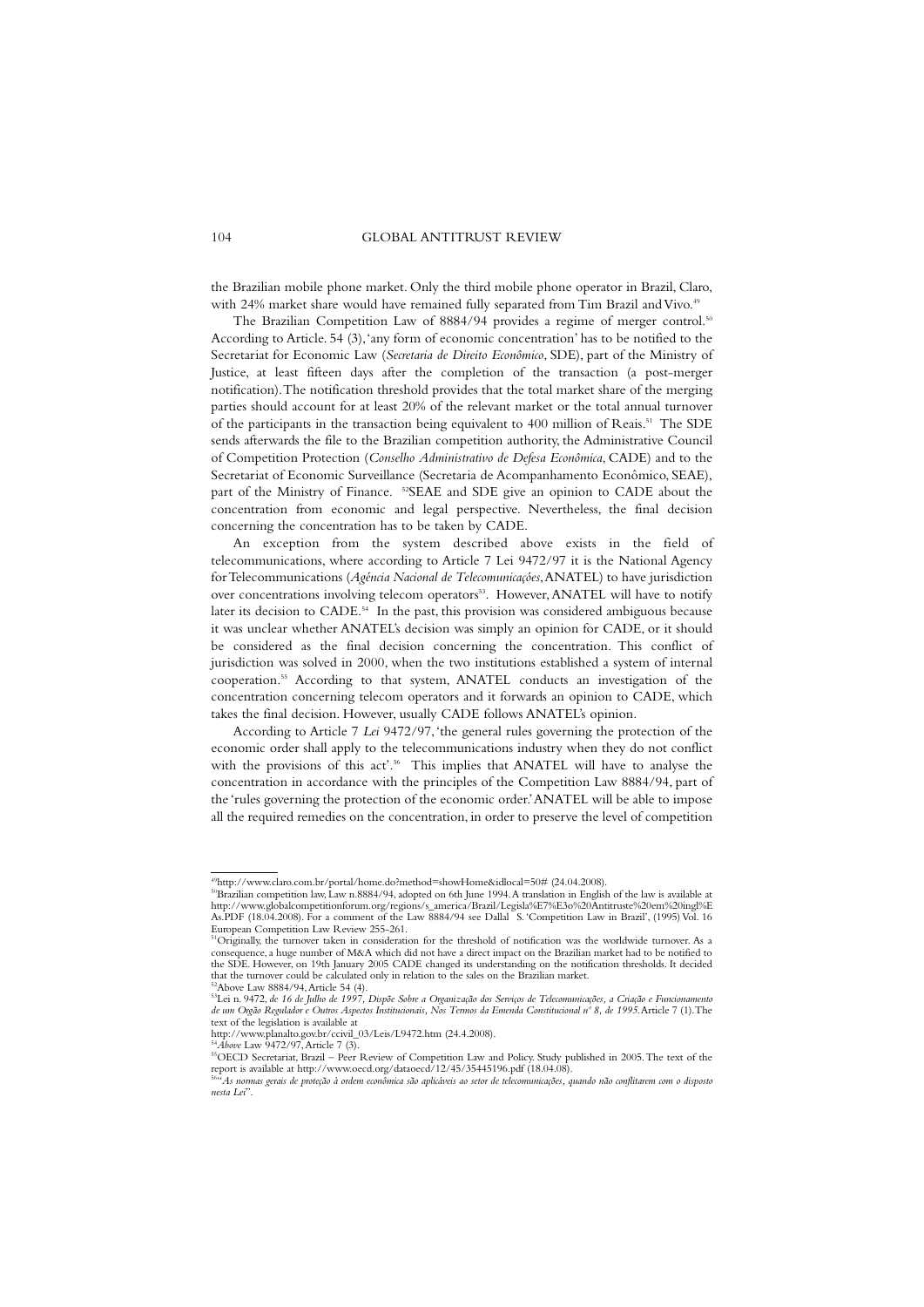in the telecom market, including the imposition of limits on the acquisition and transfer of transmission rights for the telecom operators.57 One specificity of the system of merger control provided by *Lei* 9472/97 is that its scope of application is broader than that one included in the Brazilian competition Law of 1994. In fact, it does not contain specific turnover thresholds of notifications; every kind of economic concentration ('*qualquer forma de concentração econômica*') among telecom operators needs to be notified to ANATEL.58 In particular, every kind of modification in the shareholding structure of the telecommunications companies operating in Brazil ('*qualquer forma de agrupamento societário*') has to be notified. The existence of this specific system of merger control in the field of telecommunications explains why the acquisition of Olimpia by Telco was notified to ANATEL.The argument that the transaction did not trigger a formal notification, because there was no change of control in Telecom Italia, was not valid in Brazil.

ANATEL authorized the acquisition of Olimpia by Telco on 23rd October 2007. It is important to point out this date, because the transaction was implemented through the transfer of Olimpia's shares from Pirelli to Telco few days after ANATEL's decision. ANATEL was, thus, the last competition authority to which the acquisition of Olimpia by Telco was notified. ANATEL imposed 28 restrictions to the transaction which aimed at keeping Tim Brazil and Vivo legally separated, and thus competitors on the market.<sup>59</sup> According to Antonio Domingos Teixeira Bedran, the *Conselheiro* in charge of elaborating the draft resolution for the ANATEL's *Conselho Diretor*, 'such as approved, the transaction preserves the level of competition in the Brazilian market ('*tal como aprovada, a anuência prévia preserva o Mercado concorrencial no Brazil*'). <sup>60</sup>However, the question is whether these 28 remedies are sufficient to prevent any potential anti-competitive effect caused by this indirect structural link established between Tim Brazil and Vivo.The 28 conditions imposed by ANATEL may be summarized as follows:<sup>61</sup>

- Prohibition for the Directors appointed by Telefónica in the Boards of Telco, Olimpia and Telecom Italia to take part in decisions concerning the Brazilian telephone market are taken.

- Prohibition for Telefónica to appoint any Director in the Boards of any of Telecom Italia's subsidiaries in Brazil.
- Prohibition for Tim Brazil and Vivo to start business relations in a manner different from the normal business relations between the two competitors. In particular, it was forbidden to finance, to provide loans, to transfer assets, technologies, human resources to each other. Moreover, it was forbidden to undertake common advertising campaigns.
- Prohibition for Telefónica to increase the number of its shares in Tim Brazil.
- Obligation to indicate in the agenda of the Boards of Directors of Telco, Olimpia and Telecom Italia the topics that were related to the Brazilian market (on which the Directors appointed by Telefónica could not vote).
- By 30 days after the decision, the companies were required to submit to ANATEL proof that the prohibitions and obligations mentioned above had been implemented in their corporate structure.

Finally, ANATEL's *Conselho Diretor* decided to review the case six months after the decision, monitoring how Telefónica and Telecom Italia had implemented the remedies imposed in the meantime.<sup>62</sup>

<sup>57</sup>*Above* Lei 9472/1997,Article 7(1). <sup>58</sup>*Above* Lei 9472/1997,Article 7 (1). 59Invertia,'Brasil impone restricciones a Telefónica para entrar en Telecom Italia'.Article published on 23.10.2007. 60ANATEL's press release,'ANATEL Concede Anuência Prévia a Acordo Societário entre Tim e Vivo'. Press release of 23.10.2007.The text of the press release is available at http://www.anatel.gov.br/Portal/exibirPortalInternet.do# (24.4.2008).<br><sup>61</sup>Above ANATEL's press release.

<sup>&</sup>lt;sup>62</sup>ANATEL, *Ata da 457° Reunião do Conselho Diretor, 23.10.2007. Paragraph 3.8, Anuência Prévia; Interessados: TIM e TELEFÔNICA; Processo n.° 53500.014598/2007*.The text of the document is available at

http://www.anatel.gov.br/Portal/documentos/207496.pdf?numeroPublicacao=207496&assuntoPublicacao=Ata%20 da%20457%AA%20reuni%E3o%20do%20Conselho%20Diretor&caminhoRel=Cidadao-Sobre%20a%20Anatel-Sobre%20o%20Conselho%20Diretor (24.4.2008).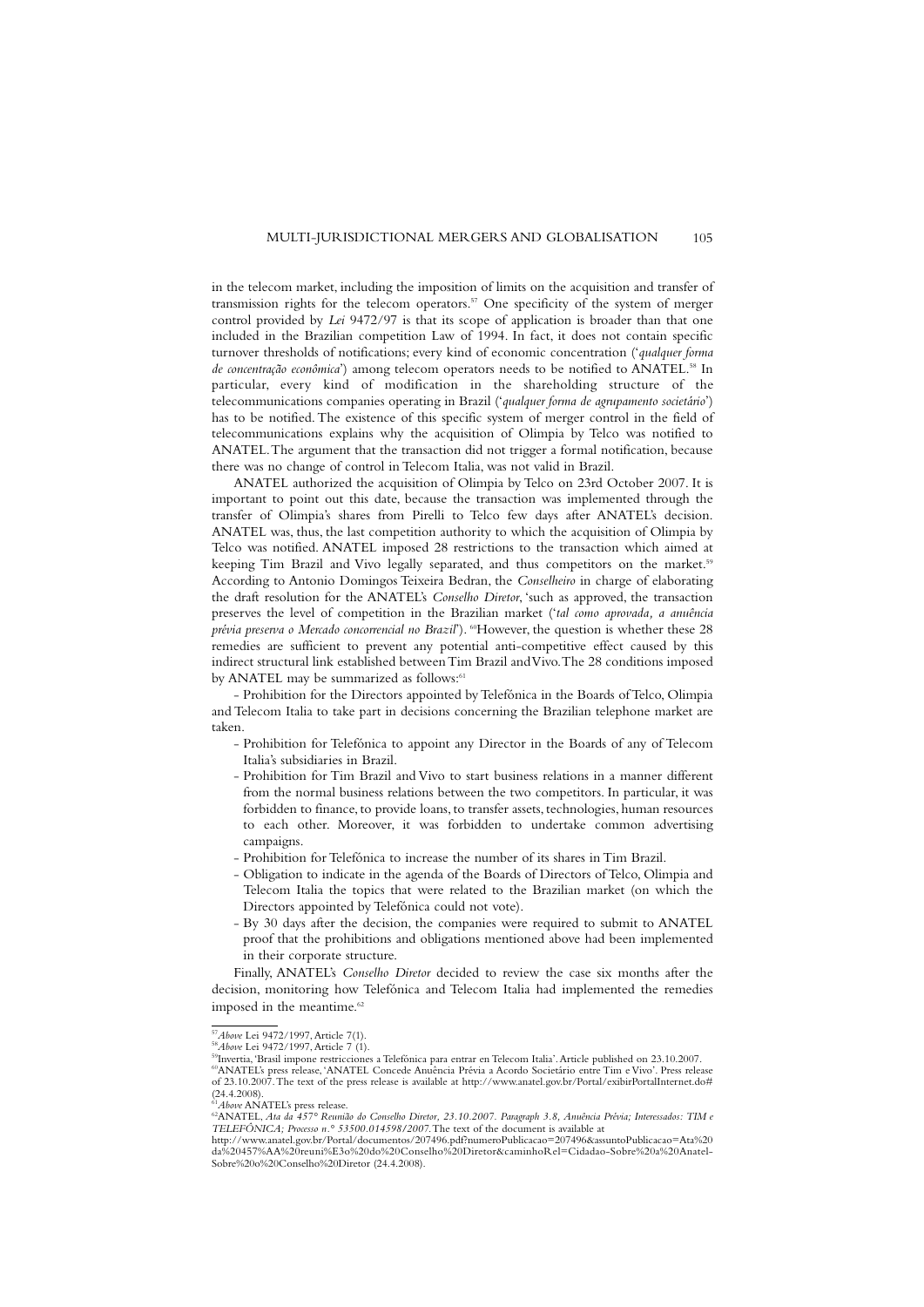The 28 conditions introduced a legal separation between Tim Brazil and Vivo. Their common goal was to ensure that the companies would be managed separately. On the other hand, no divestiture aiming at decreasing Tim Brazil/Vivo market power in the Brazilian mobile phones market was imposed. It should be noticed that the majority of the remedies imposed by ANATEL had a behavioural nature.

One of the most important behavioural remedies was the obligation for the Directors appointed by Telefónica in the Boards of Telco, Olimpia and Telecom Italia, not to vote when the topic of discussion was related to the Brazilian telecom market.That obligation was already included in Article 5 of the Telco Shareholders' Agreement.<sup>63</sup> According to that article, the Directors appointed by Telefónica in Telco, Olimpia and Telecom Italia were required neither to vote any resolution nor to participate in discussions related to 'the policies, management and operations of companies directly or indirectly controlled by Telecom Italia providing their services in countries where regulatory and legal restrictions or limitations for the exercise of voting rights by Telefónica (as indirect and ultimate shareholder of such companies) are in force'. Due to the focus of Telecom Italia and Telefónica's investments in Latin American countries it is obvious that this provision was inserted in the Shareholders' Agreement in order to face preventively the concerns which were expected to be raised by some competition authorities in South America, like ANATEL. The question is whether this obligation would be sufficient to keep the management of the two companies separate. It is a generic obligation and there is no form of control ensuring that this obligation will be enforced.<sup>64</sup> In fact, ANATEL will not have any power to control the fulfilment of this obligation, due to the fact that Telecom Italia's Board meetings take place in Italy, outside of ANATEL's jurisdiction.

Another risk is that the Directors appointed byTelefónica in the Board of Telecom Italia may transmit confidential business information to their mother company.The latter in fact, by sitting in the Board of Telecom Italia, will have access to the business strategy plans of the company.The fact that César Alierta,Telefónica's CEO, sits in Telecom Italia Board since November 2007 makes this not only a theoretical danger.

ANATEL's decision not to impose any divestiture can be explained in the light of the pressure to which ANATEL was probably subject to by Telefónica and Telecom Italia during the merger review. ANATEL was in fact, the last regulatory authority to which the acquisition was notified. The transaction was implemented on 30th October 2007, a few days after ANATEL's resolution.What would have happened if ANATEL had decided to impose tougher remedies on the transaction? In any case, ANATEL could not block the acquisition.In fact, the only real acquisition took place in the Milan stock exchange market, when Telco acquired Olimpia's shares from Pirelli on 30th October 2007. However, the acquisition in Italy could not be prevented, because it took place outside of ANATEL's jurisdiction. Perhaps, ANATEL could impose structural remedies at a local level, on Tim Brazil/Vivo. For instance, it could ask Tim Brazil/Vivo to sell some of their transmission licenses or part of their assets to third operators, in order to decrease their market power. However, in real terms, this could not be an option because it would not be acceptable for the merging parties. In fact, during the entire notification process Telefónica has clearly stated that it would never accept to divest any of its assets in Latin America in order to satisfy

<sup>&</sup>lt;sup>63</sup>*Above* Telco Shareholders' Agreement, Article 5<br><sup>64</sup>InfoBAE Professional, 'Telefónica toma recaudos para ingresar en Telecom'. Article published on 12.11.2007.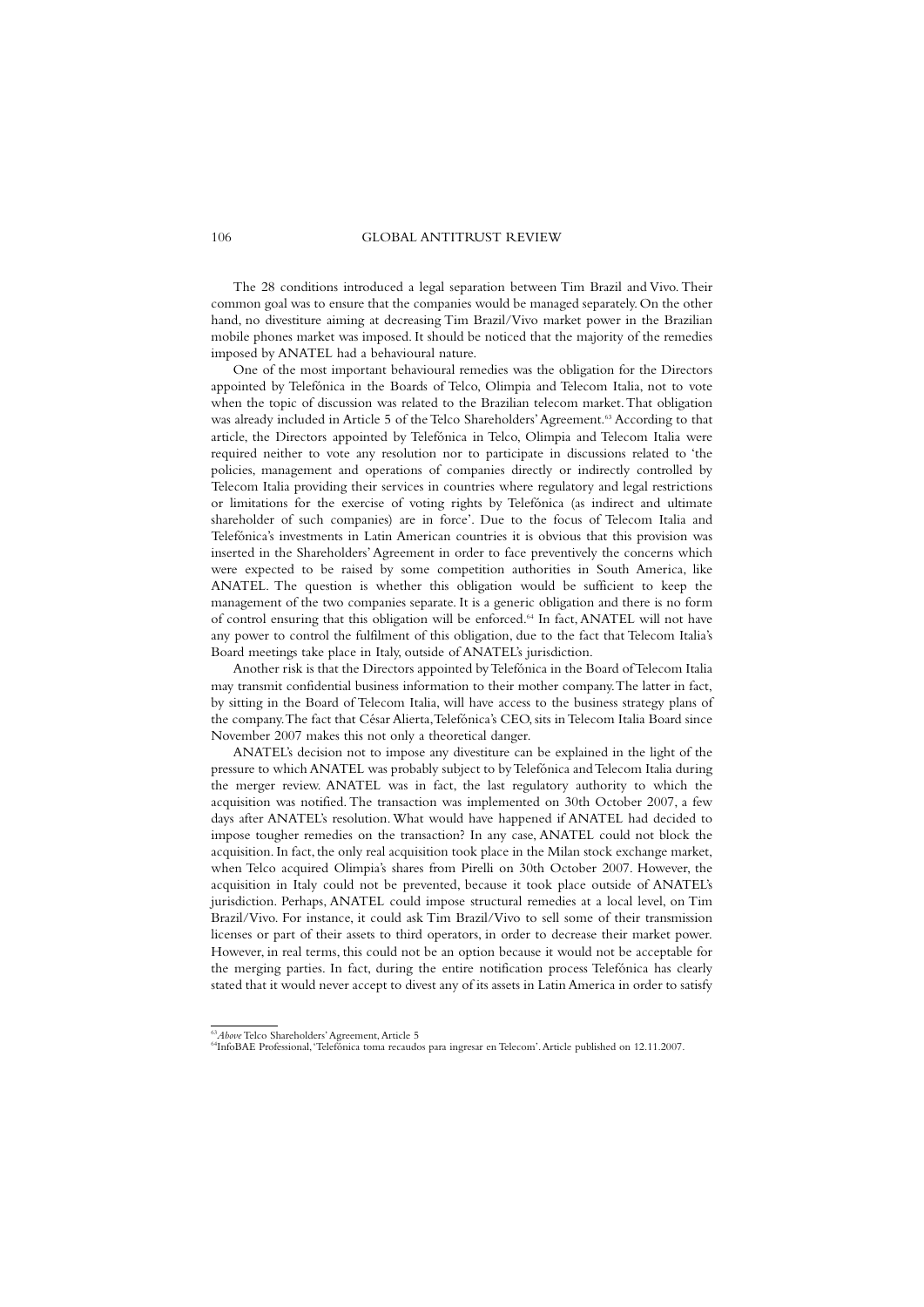the concerns of the local competition authorities. <sup>65</sup> In case of divestiture, Telefónica would leave the country where such structural remedies were imposed.<sup>66</sup> From a business perspective this position is understandable, due to the fact that any divestiture imposed by a regulatory authority risks to undermine the business rationale of the transaction.Although this threat probably would never be implemented in practice, it shows the bargaining power that corporations have with the local competition authorities.

In conclusion, the Brazilian case shows the difficult situation in which the competition authorities of the emerging markets are often placed in when they have to review a crossborder merger. Due to the pressure from the merging parties and the lack of jurisdiction in the transaction's country of origin, the competition agencies of the developing countries are often unable to enforce effectively their merger control systems.

#### 5. ARGENTINA: MERGER CONTROL OR PROBLEM OF MINORITY SHAREHOLDING?

As explained in the previous section, the acquisition of Olimpia by Telco was notified to ANATEL. If in Brazil the main issue was which remedies could be imposed on the transaction by ANATEL, in Argentina the issue was the lack of notification of the acquisition to the *Comisión Nacional de Defensa de la Competencia* (CNDC), the Argentina competition authority.

There are two criteria to trigger a merger notification according to the Argentinean Competition Law 25.156/99: the change of control in the acquired company $\sigma$  and the turnover of the merging parties in Argentina in the previous financial year has to be above 200 million pesos.<sup>68</sup> The time-limit of notification is unclear. According to the Decreto 89/2001, which contains some rules concerning the enforcement of the Law 25.156/99, the notification has to take place by one week after the signing the merger agreement or one week after the transfer of the share in case of an acquisition (one week after the acquisition is '*perfecionada*').69 This creates a complex system, which requires an *ex-ante* notification for mergers, while an *ex-post* notification for acquisitions. Unlike Brazil, in Argentina the competition authority has clearly a full jurisdiction over all concentrations concerning companies operating in the network industries. The competition authority is required to ask for an opinion to the regulatory authority, but the opinion is not binding and the case is analysed according to the standard merger control procedure.<sup>70</sup>

The time frame of notification is not the only ambiguous point of this legislation.The Law 25.156/99 established a new and independent Competition Tribunal (*Tribunal de Defensa de la Competencia*).71 The latter should be an independent body with its own budget,

<sup>65</sup>InfoBAE Professional, 'Telefónica sigue a la espera de la decisión de Argentina y Brasil'. Article published on 8.10.2007.<br> *<sup>66</sup>Above* article of InfoBAE Professional on 8.10.2007.

<sup>%</sup>Above article of InfoBAE Professional on 8.10.2007.<br><sup>67</sup>Ley 25.156 de Defensa de la Competencia, adopted on 25th August 1999 and promulgated on 16th September 1999.<br>The text of the Law is available at http://infoleg.mecon 64999/60016/texact.htm (18.04.2008), Article 6. <sup>68</sup>*Above* Article 8.This Article was amended by Decreto N° 396/2001 of 5.4.2001,Article 1.The text of the decree

is available at

http://infoleg.mecon.gov.ar/infolegInternet/buscarNormas.do?tipo=Decreto&nro=396%2F2001&INFOLEG\_OL D\_OUERY=true (24.4.2008).

Originally Article 8 contained a worldwide turnover threshold, but it triggered too many notifications which did not have an impact on the Argentinean market.The decree 396/2001 modified the turnover threshold from worldwide to a national one. <sup>69</sup>*Decreto 89/2001, Apruébase la Reglamentación de la Ley N° 25.156*, Annex. The text of the decree is available at

http://infoleg.mecon.gov.ar/infolegInternet/anexos/65000-69999/65959/norma.htm (18.04.2008).

<sup>70</sup>*Above* Law 25.156/99,Article 16. <sup>71</sup>*Above* Law 25.156/99,Article 17.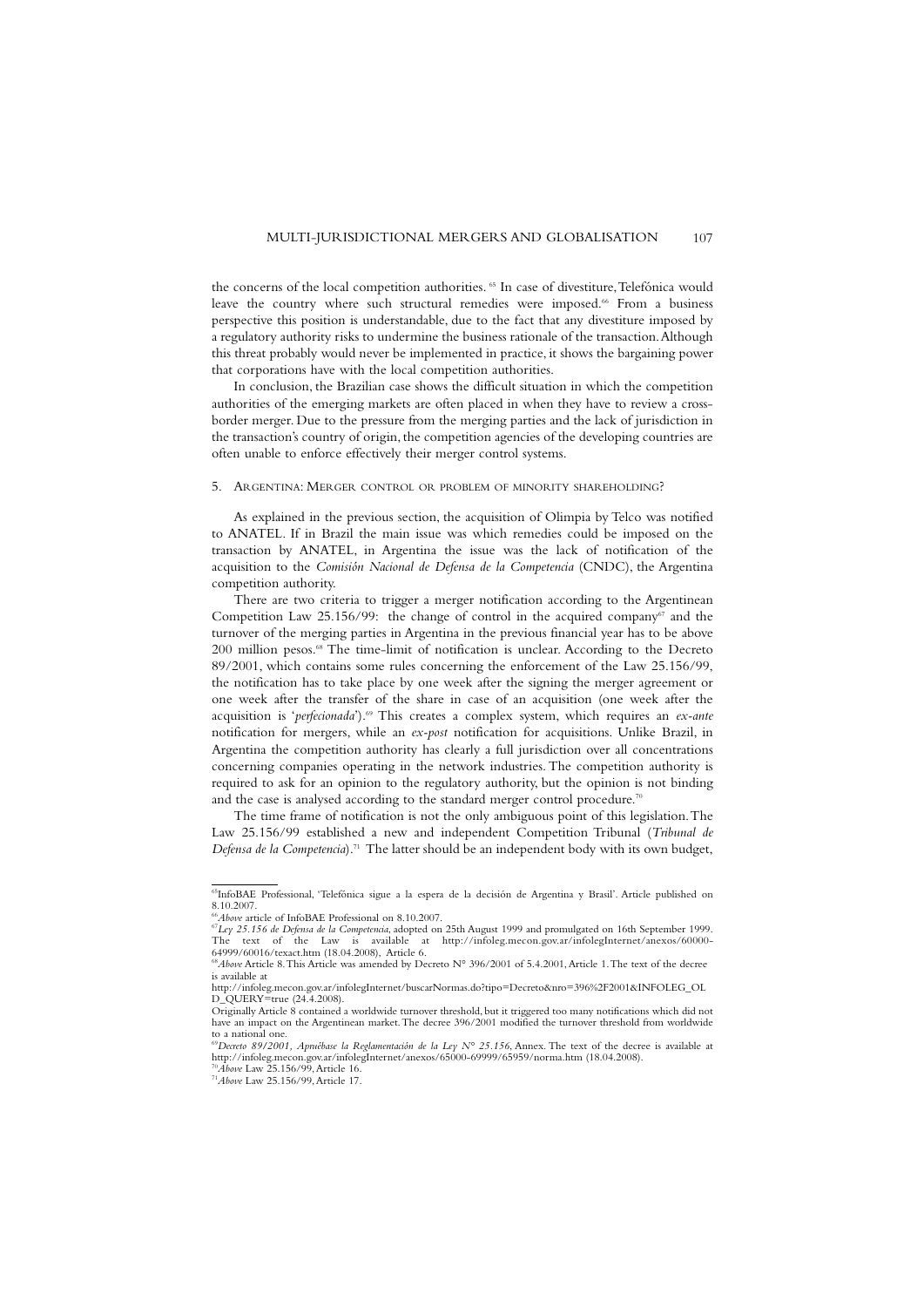without political influence from the other ministries. However, up to now, nine years after the adoption of the Law, the Competition Tribunal has not been established. The Law 25.156/99 is enforced by the National Commission for the Protection of the Competition (*Comisión Nacional de Defensa de la Competencia*, CNDC) which was established by the previous competition Law 22.280/80.72 The CNDC is part of the Ministry of Economy. It conducts the investigations concerning conduct cases and the merger review and it provides an opinion to the Secretary for Internal Market (*Secretario del Comercio Interior*), who takes the final decision.73 This institutional structure leads easily to a politicization of the competition law cases. This aspect should be taken in consideration when analyzing the Telecom Italia-Telefónica case.

As mentioned in the previous section,Telecom Italia operates in Argentina through its subsidiaries Telecom Argentina and Personal Telecom, while Telefónica is present in the country through Movistar and Telefónica Argentina. From a substantive point of view, the indirect horizontal overlap between the local subsidiaries of Telecom Italia and Telefónica involved a number of different telecom markets, including one for mobile phone and ADSL services.The fact that two main telecom operators established a structural link in Europe was perceived by part of the public opinion and by the Argentinean Government as a threat to the level of competition in the telecom sector in the country. Since April 2007, there has been a broad debate in Argentina concerning the effect of the transaction on the telecom sector in the country.The two positions which emerged among the different stakeholders can be summarized in the words of Federico Pinedo, former Director of the National Commission for Communications (*Comisión Nacional de Comunicaciones*, CNC), and Joel Romero, consultant for Llrena y Asociados.<sup>74</sup> While according to the first one the acquisition strengthened a monopoly in Argentina ('*consolida un monopolio en Argentina*'), the second one argued that the holding of Telefónica in Telecom Argentina was indirect. In fact, Telecom Italia controls Telecom Argentina through two holding companies, Sofora and Nortel Invessora S.A. It owns 50% of the shares of Sofora, while the remaining 48% are controlled by the Werthein Group, an Argentinean family of investors. Sofora controls 67% of Nortel Invessora, while the latter controls 54.74% of the Telecom Argentina's shares.75 Therefore, strictly speaking, Telecom Italia has the control both of Sofora and Nortel Invessora, but its percentage of shares is only slightly above 50%.According to Telefónica, its number of shares in Telecom Argentina, due to this long chain of ownership, would be limited to 1.5%.76 Therefore, if the European Commission did not have a reason to consider that the acquisition of Olimpia by Telco could lead to change of control in Telecom Italia, the CNDC had even less reasons to argue that there was a change of control in Telecom Argentina, under the conditions provided by Article 6 Law 25.156/99. For that reason, the acquisition should not be notified to the CNDC.

At the end of August 2007, when it became clear that Telefónica would not notify the transaction to the CNDC, the latter opened an investigation to verify whether Telefónica had breached its duty to notify the acquisition under Article 8 Law 25.156/99.77 During the month of September 2007, the CNDC organised a number of oral hearings, inviting the key stakeholders involved in the transaction to submit their opinion.According to Gerardo Werthein, vice-president of Telecom Argentina and representative of Werthein Group, who

<sup>72</sup>*Ley 22.262, Ley de Defensa de la Competencia*, adopted in 1980. The text of the law is available at http://www.poderdelconsumidor.com.ar/legislacion/ley22262.htm (18.04.2008). 73http://www.mecon.gov.ar/secdef/default1.htm (18.4.2008).

<sup>74</sup>Invertia,'Divide Opiniones Entrada de Telefónica a Telecom'.Article published on 2.5.2007.

<sup>&</sup>lt;sup>75</sup>InfoBAE Professional, 'Inminente definición por ingreso de Telefónica en Telecom'. Article published on 24.9.08.<br><sup>76</sup>InfoBAE Professional,'Crece la Discusión por el Ingreso de Telefónica en Telecom'. Article published 77InfoBAE Professional,'Defensa de la Competencia investiga a Telefónica'.Article published on 24.8.2007.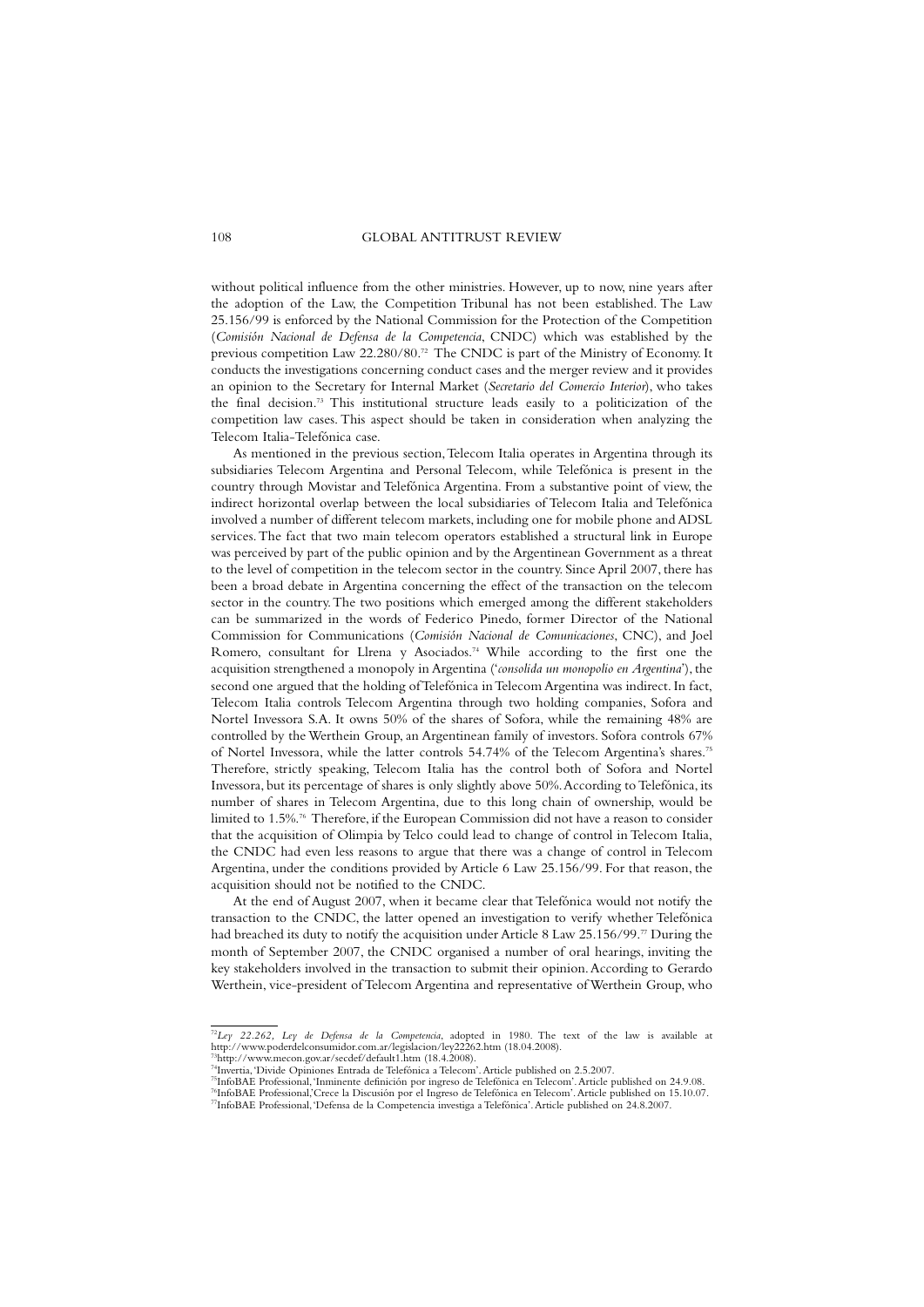was against the acquisition due to his holding in Sofora together with Telecom Italia, the transaction would have brought a change of control in Telecom Argentina.<sup>78</sup> Third parties were also involved to participate in this debate. For instance, on 20th October 2007 five Argentinean consumers' associations submitted a petition to the CNDC, pointing out the risk that the indirect merger between Telecom Argentina and Telefónica Argentina/Movistar in the long term would cause an increase in the telecom tariffs in Argentina.79 On 23rd October 2007, Claro, a competitor of Telecom Personal and Movistar in the market of mobile phone services,<sup>80</sup> submitted a petition to the CNDC against the acquisition.

Before imposing any fine on the merging parties under Article 46 (d) Law 25.156/99 for not having notified the concentration, the Argentinean Government decided to send two observers to Telecom Argentina with the task to study whether the acquisition of Olimpia by Telco had caused a change of control in Telecom Argentina. On 16th October 2007, the Minister for Economy, Miguel Peirano, and the Minister of State Planning (*de Planificación*), Julio de Vido, announced to the press the names of the two observers: Marcelo Goldberg, from the CNDC and Guillelmo Banegas, officer in the CNC. Their task was to study the long term industrial plans of the company and to analyse the contractual arrangements between Telecom Argentina and Telefónica Argentina/Movistar.Their mission was originally scheduled to last two months.<sup>81</sup> The Government's decision to send the two observers marked the beginning of the politicization of the Telecom Italia-Telefónica case. It became unclear whether the CNDC would have evaluated the case only in the light of the change of control in Telecom Argentina or if the issue of the change of control would be exploited to justify a political decision concerning the transaction.As mentioned above, the observers were supposed to complete their investigation by the end of December  $2007<sup>82</sup>$  However, in December the period of investigation has been prolonged for another two months.<sup>83</sup> In the meantime, there have been political elections in Argentina, in which the winner was Cristina Kirchner, the wife of the former President Néstor Kirchner.<sup>84</sup> One of the last acts of Néstor Kirchner as a President of Argentina was to meet César Alierta on 7th December 2007, to discuss the Telecom Italia-Telefónica case.<sup>85</sup> However, Kirchner preferred to leave his wife to take the political decision on the issue.

At the beginning of March 2008 the two observers submitted their report.The report is not public but, according to the Argentinean press, the report apparently concluded that there had been a change of control in Telecom Argentina and that the transaction should have been notified.<sup>86</sup>The main elements on which the observers based their evaluation were the public statements of César Alierta during the previous months concerning the strategic importance of the transaction and, the functioning of the Board of Directors of Telecom Argentina after the transaction.The report is not binding and at the moment it is unclear how the Argentinean Government will decide to act. The entire process has been non transparent. According to a number of commentators active as competition lawyers in Argentina, $s<sup>7</sup>$  it is obvious that the report was based more on political, rather than on competition law considerations. On the other hand, the market overlap caused by the transaction is also evident, like in the Brazilian case.

<sup>79</sup>InfoBAE Professional,'Asociaciones, en alerta por monopolio Telefónica-Telecom'.Article published on 20.10.2007. 80http://www.telmex.com/ar/esto/index.html (04.02.2008).

<sup>81</sup>InfoBAE Professional,'Gobierno interviene para evitar monopolio en Telefónicas'.Article published on 16.10.07. Invertia, Argentina Analiza 'Riesgo de Monopolio por Avance de Telefónica Sobre Telecom'. Article published on 16.10.2007.

<sup>&</sup>lt;sup>82</sup>InfoBAE Professional, 'Atrasan Definición Sobre Ingreso de Telefónica en Telecom'. Article published on 21.12.2007.<br><sup>83</sup>Above article of InfoBAE Professional published on 21.12.2007.

<sup>&</sup>lt;sup>83</sup>*Above* article of InfoBAE Professional published on 21.12.2007.<br><sup>84</sup>InfoBAE Professional, 'Telcos: Cristina Hereda una Agenda de Temas Pendientes'. Article published on 10.12.2007.<br><sup>85</sup>Invertia, 'Kirchner-Telefónica, 86InfoBAE Professiona,'Veedores avalan postura de Werthein por Telecom'.Article published on 8.3.2008.

<sup>&</sup>lt;sup>87</sup>This is the result of two interviews held by the author with two competition lawyers practising in Buenos Aires, who prefer to remain anonymous.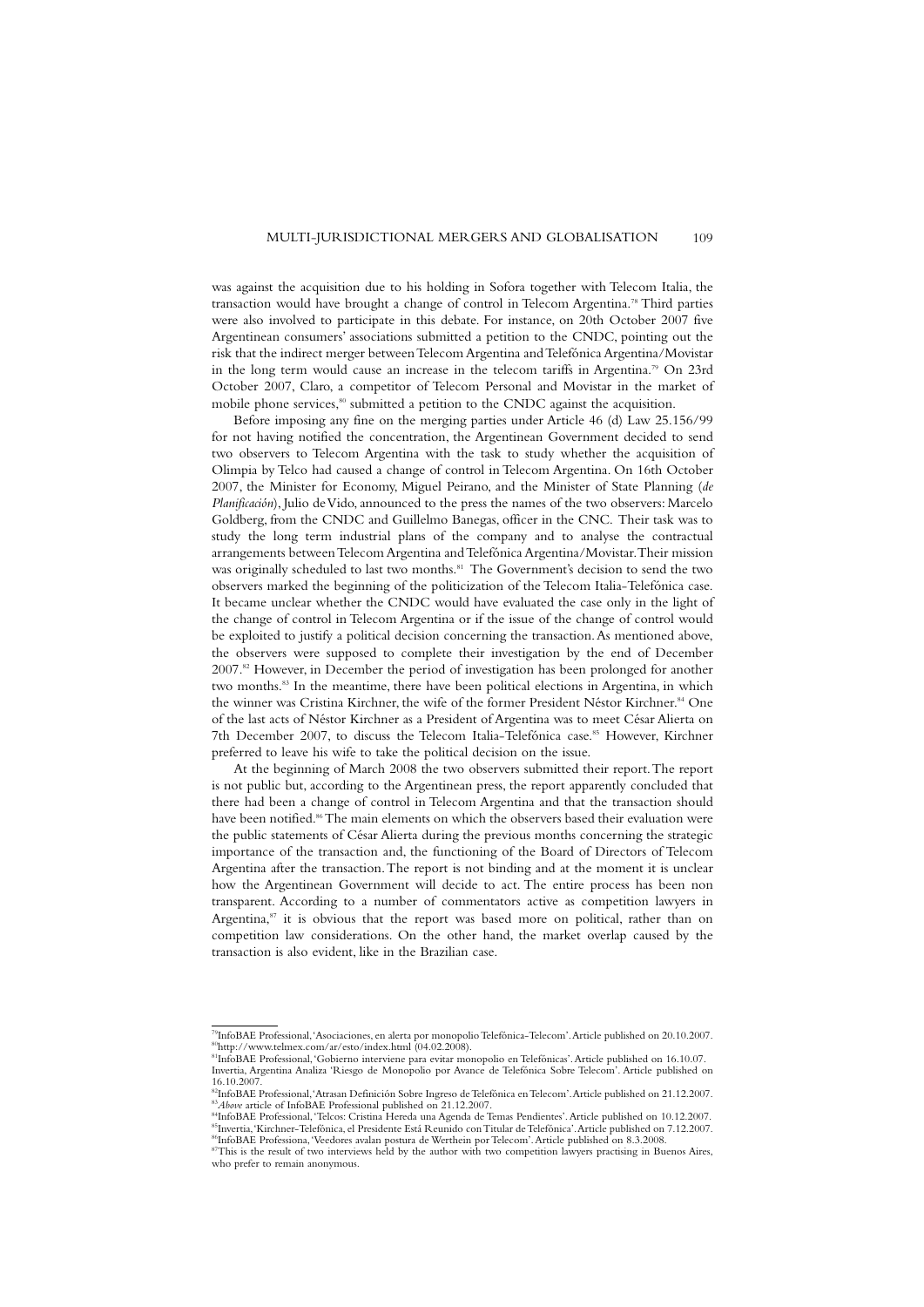According to Sebastian García Menéndez, a lawyer in the law firm García Menéndez Abogados in Buenos Aires, even if the transaction did not create a change of control in Telecom Argentina to trigger a merger notification, there is a danger of transferring business information from Telecom Italia to Teléfonica, due to the minority shareholding of the latter in the Italian telecom operator.<sup>88</sup> The minority shareholding may lead in the long term to anti-competitive practices (e.g. forms of tacit collusion between the tariffs applied by Telecom Argentina and Telefónica Argentina).<sup>89</sup> The Argentina Competition Law does not include any specific provision concerning minority shareholding. On the other side of the Atlantic, the European Court of Justice (ECJ) recognized in the *British-American Tobacco<sup>90</sup>* case, that the acquisition of a minority shareholding by a company in a competitor is not per se an infringement of Article 81 Treaty of the European Community (TEC).<sup>91</sup> However, the minority shareholding could have a negative impact on the level of competition between the two companies if it creates a structure which facilitates the form of cooperation between the two companies.92 Furthermore, the minority shareholding may have an anti-competitive effect where the agreement gives the possibility to the acquiring company to reinforce its position in a later stage; when the acquisition of the minority shareholding is a first stage towards the full control of the company.93 The ECJ recognized that there are no standard solutions in this area; every case should be analysed on an *ad hoc* basis.In its analysis, the European Commission should take into consideration especially the structure of the relevant market. In oligopolistic markets with high entry barriers, companies will be more likely to cooperate and exchange information exploiting the structural link created by the minority shareholding, rather than competing with each other.94 According to Ezrachi and Gilo, a minority shareholding in a competitor may encourage forms of tacit collusion.<sup>95</sup> The latter is usually not sustainable for a long period of time; in fact,'it is enough that for at least one firm the short-term profit during a price cut outweighs the long-term losses from a price war in order for tacit collusion to cease.' 96 However, when a firm invests in a rival in an oligopolistic market, '…the investing firm may become less eager to price-cut on a collusive price.This is because it would absorb a portion of the rival's losses from this price-cut.'97

In the past, the European Commission relied on this case law to sanction a number of minority shareholdings under Article 81(1) EC, by imposing either behavioural or structural remedies (e.g. asking the divestiture of the minority shareholding).<sup>98</sup> Though Argentina Competition Law does not contain an explicit provision concerning minority shareholding, this practice could fall under the general terms of Article 1 of the Law 25.156, which prohibits every agreement which has the effect or the intention to limit or restrict the level of competition in the relevant market, by creating a prejudice to the 'general economic interest' ('pueda resultar perjuicio para el interés económico general').Article 2 of the Law lists a number of practices which are considered anti-competitive, but the list is not exhaustive. A practice not listed in Article 2 may still fall in the broader category

<sup>88</sup>InfoBAE Professional, 'Telefónica, Telecom y el Minority Shareholdings'. Article published on 7.11.2007.

<sup>&</sup>lt;sup>89</sup>Interview held by the author with Sebastian Garcia Menendez on 23.04.2008 in Buenos Aires.

<sup>&</sup>lt;sup>90</sup>Joined Cases 142<sup>'</sup> and 156/84, *British-American Tobacco Company Ltd and R. J. Reynolds Industries Inc. v Commission of*<br>the European Communities [1987] ECR 04487.<br><sup>91</sup>Above Joined Cases 142 and 156/84, paragraph 37.

 $^{92}Above$  Joined Cases 142 and 156/84, paragraph 38.<br> $^{93}Above$  Joined Cases 142 and 156/84, paragraph 39.<br> $^{94}Above$  Joined Cases 142 and 156/84, paragraph 39.<br> $^{94}Above$  Joined Cases 142 and 156/84, paragraph 40.<br> $^{95}Ezrach$ Vol. 26(2) Oxford Journal of Legal Studies 327-349.

<sup>&</sup>lt;sup>97</sup>*Above* page 333.<br><sup>98</sup>Moavero Milanesi E.,Winterstein A.'Minority Shareholdings, Interlocking Directorships and the EC Competition Rules – Recent Commission Practice' (2002) Vol. 1 Competition Policy Newsletter 15-18.The Competition Policy Newsletter is published by the European Commission. It is available at

http://ec.europa.eu/comm/competition/publications/cpn/ (24.4.2008).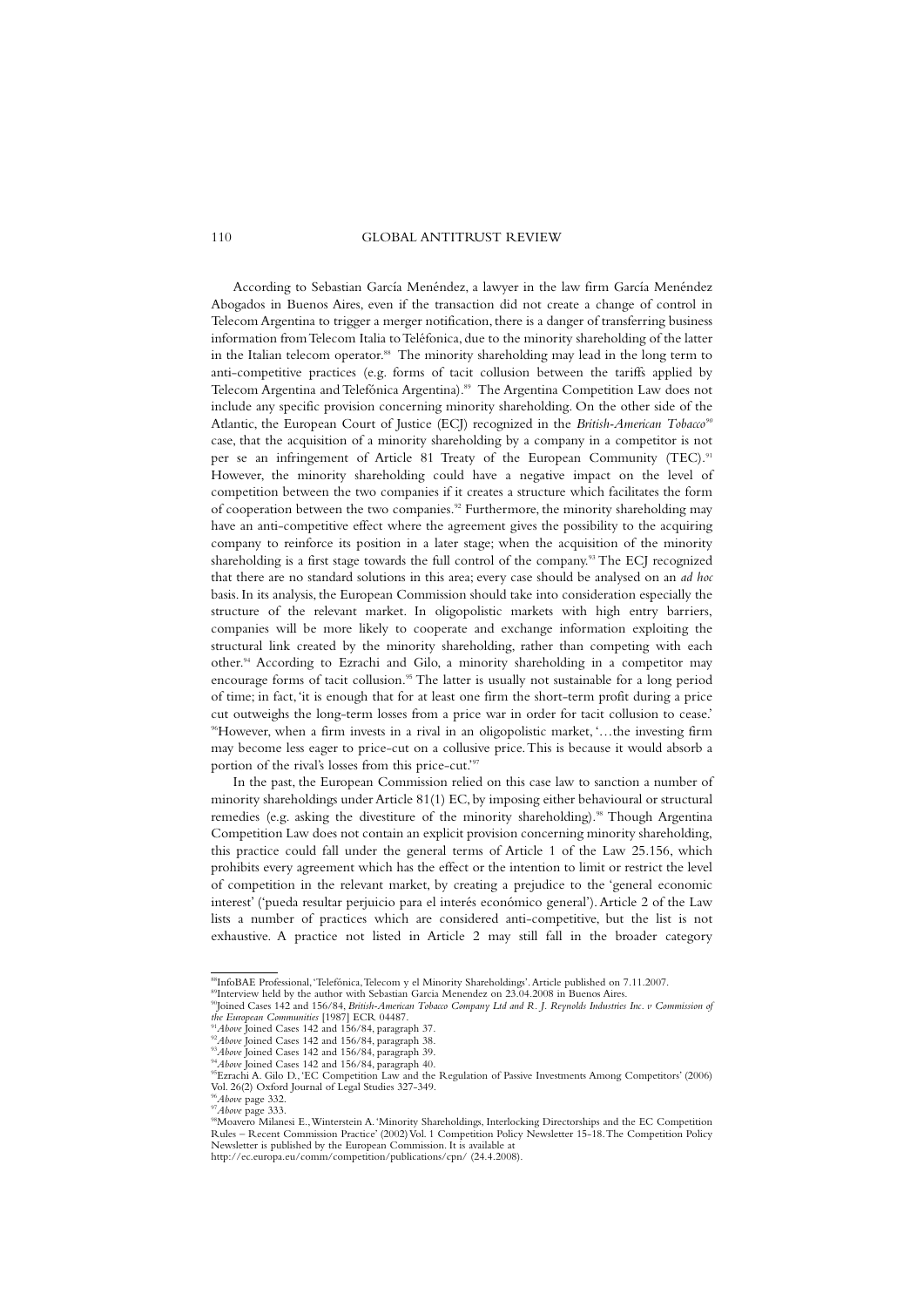of anti-competitive practices provided by Article 1.The fact that the relevant markets in the telecom sector in Argentina are oligopolistic and the fact that Telefónica has the right under Telco Shareholders' Agreement to appoint two Directors in Telecom Italia, could be good reasons for considering the minority shareholding of Telefónica in Telecom Italia prohibited under Article 1 Law 25.156/99. However, even if in the future the CNDC decided to follow this approach and to challenge the minority shareholding of Telefónica in Telecom Italia, the question would be which remedies the CNDC could advise the *Secretario del Commercio Interior* to adopt under the Law 25.156/99. In theory, every kind of remedy would be applicable under Article 35 of the Law 25.156/99, both behavioural and structural remedies. However in practice, like in the Brazilian case, the range of remedies would be very limited. As we saw in the preceding paragraphs, the transfer of Olimpia's shares from Pirelli to Telco took place at the end of October; after the acquisition has already been implemented. How could the Argentinean competition authorities ask Telefónica to divest its minority shareholding in Telco? Neither Telefónica nor Telecom Italia directly operates in Argentina. Their subsidiaries in the country are not directly linked by any crossshareholding. Perhaps, behavioural remedies could be imposed as well, but they would be limited to the activities of Telecom Argentina and Telefónica/Movistar. Like in the case of Brazil, the enforcement of behavioural remedies imposed on Telco, Olimpia and Telecom Italia could not be effectively checked, due to the geographical limits of the competition authority's jurisdiction.

At the moment, the case is still open in Argentina. Probably, there will be a Government final decision on the case. However, every remedy imposed will have limited scope, because it will only concern the subsidiaries of Telecom Italia and Telefónica in Argentina, the last rings of the long chain.

#### 6. CONCLUSIONS

In the previous pages the Telecom Italia-Telefónica case was analysed, with a particular focus on the effects of the transaction in the telecom markets of two emerging markets, Brazil and Argentina. A number of conclusions can be drawn from this case study. First of all, in multi-jurisdictional mergers the competition agencies of the developing countries are usually the last ones to which the transaction is notified by the merging parties (like the case of Brazil).The cross-border transactions are usually notified first in Europe or in the USA, and then in the other countries of the world.

The remedies imposed by ANATEL in Brazil show how limited the range of measures that the competition agencies of the emerging markets may adopt when cross-border mergers are involved. They do not have any territorial jurisdiction on the holding companies; thus, they cannot solve the competition concerns at the roots of the problem. They can just intervene at the local level, by imposing remedies on the local subsidiaries. However, as we saw in the case of Brazil, these competition authorities usually cannot impose divestitures or other structural remedies aiming at decreasing the market power of the subsidiaries. Such measures would not be tolerated by the merging parties and the latter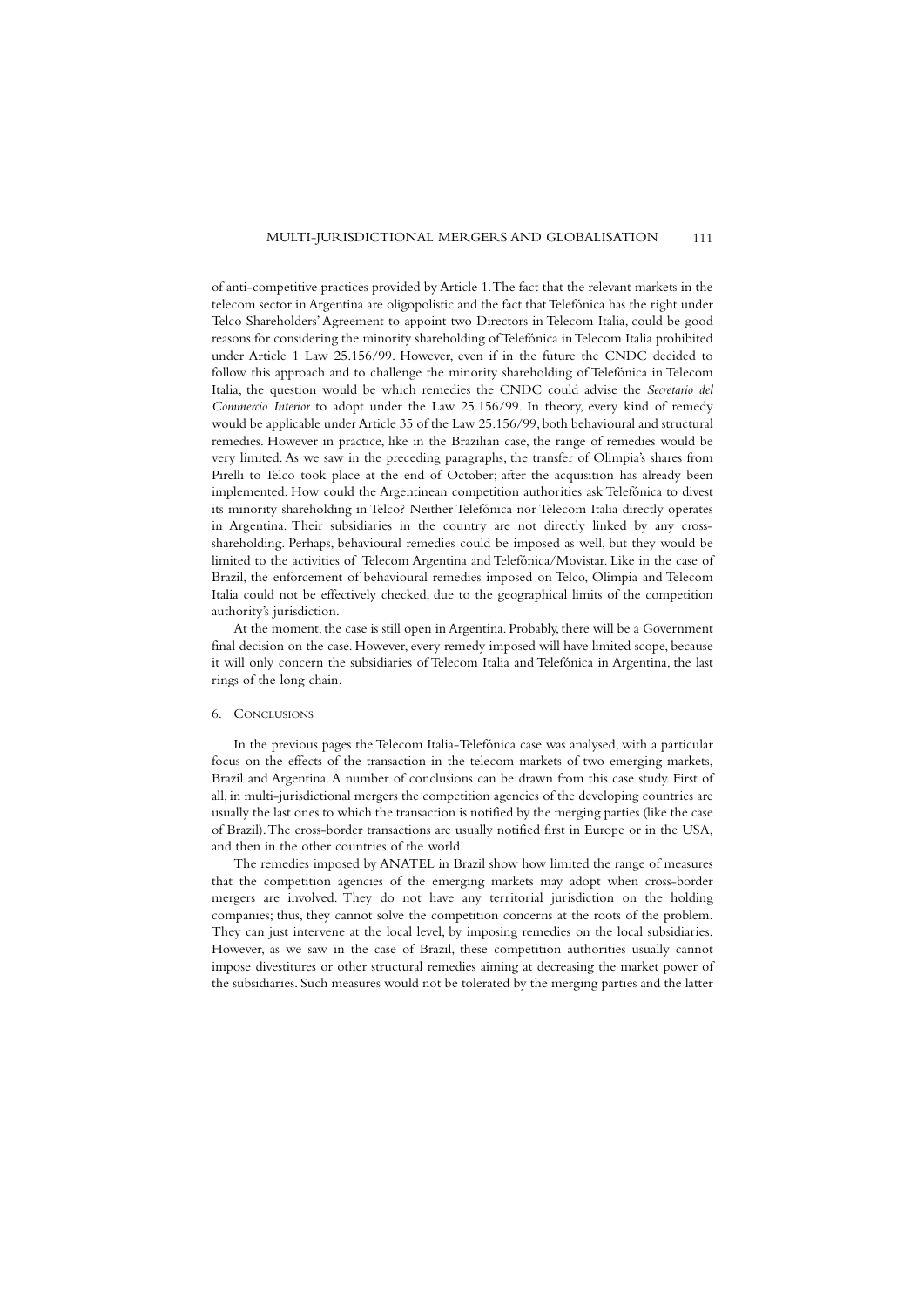could threaten the local authorities to withdraw their investment from the country. Divestitures, if imposed, could discourage other foreign investors to enter in that market. In conclusion, the competition agencies of the emerging markets, even when they want to intervene, they often do not have any other choice, from a political rather than legal point of view, than imposing behavioural remedies on the merging parties. However, as explained above, behavioural remedies do not prevent the transfer of confidential business information between the merging parties at the level of the holding companies. Such transfer may lead in the long term to forms of tacit collusion between the merging parties.

One of the points on which there was more disagreement between the different competition authorities involved in this transaction concerned the change of control of Telecom Italia and, thereby, the need of notification of the acquisition. This transaction probably did not justify a notification under the Argentinean merger control system. However, as we saw in the analysis above, the transaction in this country could create a problem of minority shareholding; an issue to be analysed as an anti-competitive agreement, rather than under the merger control. As recognized by the ECJ judgement in the case *British-Tobacco*, the issue of minority shareholding is relevant when cross-border transactions take place. In fact,'…where the companies concerned are multinational corporations which carry out business on a world-wide scale, their relationships outside the Community cannot be ignored. It is necessary in particular to consider the possibility that the agreement in question may be part of a policy of global cooperation between the companies which are party to it'.99 In this case, the acquisition of a limited number of shares by Telefónica in Telecom Italia did not cause any concern of minority shareholding within the European Union, but it could lead to forms of coordination and exchange of information between the subsidiaries in Argentina of Telecom Italia and Telefónica.As mentioned in the previous section, like in the case of Brazil, the remedies available to the anti-competitive effects caused by the minority shareholding have limited geographical scope.

It is also important to recognize that the case of Argentina shows how sensitive a case may be when it is analysed from a political rather than from a legal perspective, and when the competition authority is not sufficiently autonomous from the executive branch. A political intervention is not a solution to the anti-competitive concerns that the transaction may cause. In fact, despite the Government's intervention, in Argentina at the moment there is no solution to this case.

A second category of conclusions concerns the lack of cooperation among the different competition authorities involved in the review of this world-wide transaction. It is clear from the case study that cooperation among the different authorities involved in a multijurisdictional merger is necessary. In the merger review, such cooperation mainly involves the exchange of information concerning the data related to the case and the remedies imposed by each other. However, as mentioned in the introduction to the case study, the degree of cooperation among different competition authorities is sometimes limited, like in this case. For instance, the observers sent by the Argentinean Government to Telecom Argentina concluded that there was a change of control in the company, without taking in consideration that the European Commission had achieved ten months before an opposite

<sup>&</sup>lt;sup>99</sup>Above Joined Cases 142 and 156/84, paragraph 40.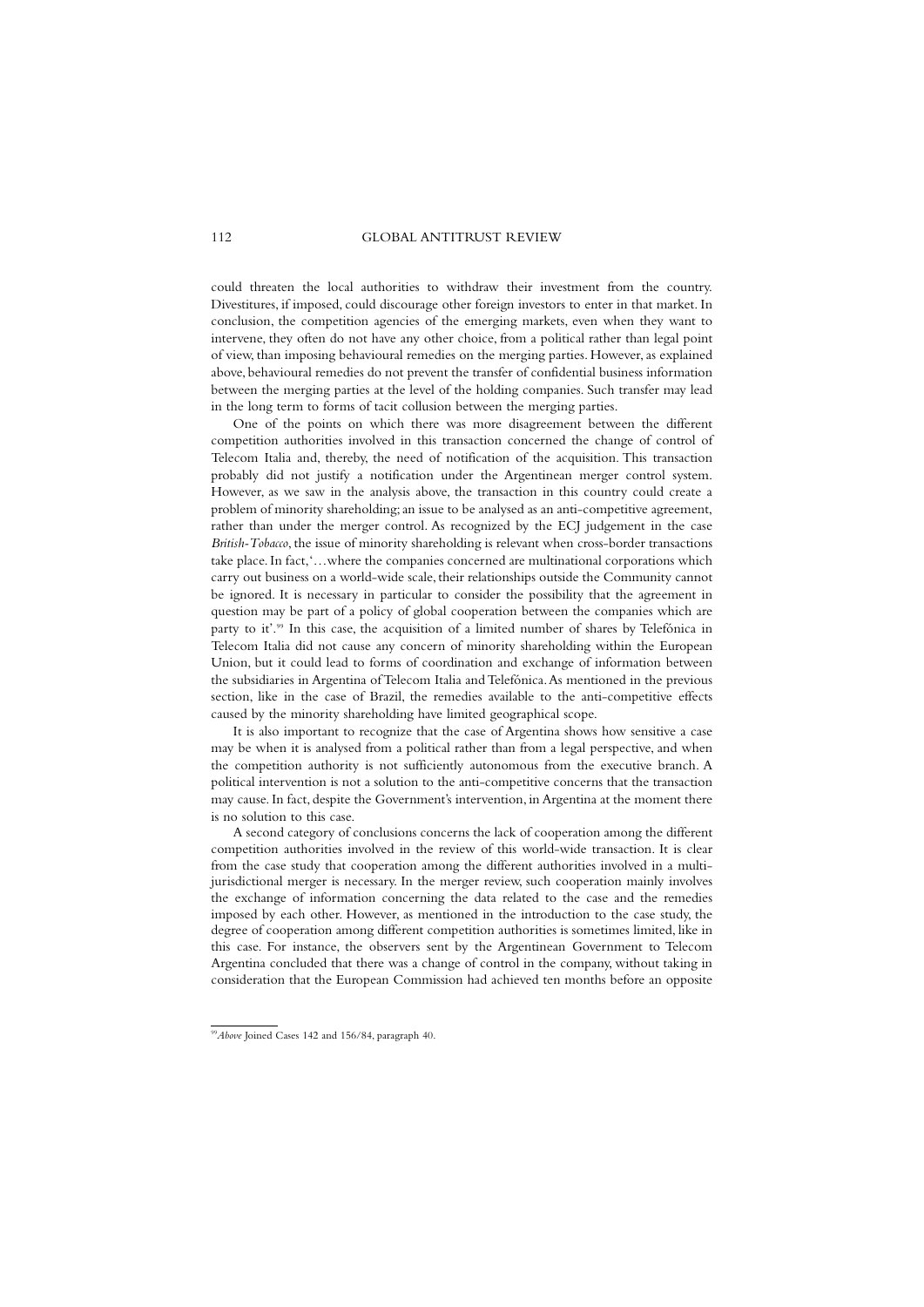conclusion. Despite each competition authority may be free to interpret its own national legislation, it is important to point out that the conditions provided by Article 6 Law 25.156/99, in relation to the change of control, are very similar to those ones provided by Article 3 Regulation 139/2004 EC. As mentioned before, the two Argentinean observers probably carried out their evaluation more on the basis of political, rather than competition considerations. However, the officers of the European Commission who dealt with the case in May 2007 were also not aware that the transaction would be notified to ANATEL a few months later.100 The European Commission has a number of agreements of bilateral cooperation with different competition authorities, but it does not have such kind of agreement neither with Brazil nor with Argentina. CADE, the Brazilian competition authority, has a cooperation agreement with the US Department of Justice/Federal Trade Commission.101 However it does not have any agreement with any European competition authorities, neither with the European Commission nor with the national competition agencies of the single Member States.

The general problem is that at the moment there are few bilateral agreements between the competition authorities of the developed and developing countries. These bilateral agreements usually exist between the major competition jurisdictions of the world (e.g. USA, EC, Japan, Australia, and Canada).102 On the other hand, these 'mature' competition agencies are reluctant to conclude similar agreements of cooperation with the newly established competition authorities of the developing countries, due to the uncertainty concerning the treatment of the information transferred to the latter. The European Commission signed cooperation agreements with the competition authorities of a number of developing countries. However, such agreements, unlike those ones mentioned above, do not contain provisions concerning the exchange of information and the application of positive and negative comity. They simply establish a framework for a dialogue between the two competition agencies. In a number of cases the agreement is used by the European Commission to provide technical assistance to the competition authorities of the partner country.

<sup>100</sup>Telephone discussion held on 10th April 2008 with the officer of the European Commission, DG Competition, Information, Communication and Media unit, who was in charge of the Telecom Italia-Telefónica case.The officer asked to remain anonymous.

<sup>101</sup>Agreement Between the Government of the United States of America and the Government of the Federative Republic of Brazil Regarding Cooperation Between Their Competition Authorities in the Enforcement of their Competition Laws. The agreement exists since October 1999. The text of the agreement is available at http://www.ftc.gov/os/1999/10/BrazilUStreaty.htm (24.4.2008).

 $102$ The EC cooperation agreements in the enforcement of competition law are the following ones:

<sup>-</sup> Agreement between the Government of the United States and the Commission of the European Communities Regarding the Application of Their Competition Laws. Published on the OJ L-95/47-52 of 27.04.1995.The text of the agreement is available at http://ec.europa.eu/comm/competition/international/bilateral/us\_agreement\_1995\_en.pdf  $(24.4.2008)$ .

<sup>-</sup> Agreement between the European Communities and the Government of the United States of America on the Application of Positive Comity Principles in the Enforcement of their Competition Laws. Published on the OJ L-173/28-31 of 18.06.1998.The text of the agreement is available at

http://eur-lex.europa.eu/LexUriServ/LexUriServ.do?uri=CELEX:21998A0618(01):EN:NOT (24.4.2008).

<sup>-</sup> Agreement between the European Communities and the Government of Canada Regarding the Application of Their Competition Laws. Published on the OJ L-175/50 of 10.07.1999. The text of the agreement is available at http://ec.europa.eu/comm/competition/international/bilateral/ca2a\_en.pdf (04.02.2008).

Agreement between the European Communities and the Government of Japan Concerning Cooperation in Anti-Competitive Activities. Published on OJ L-183/12-17 of 22.07.2003.The text of the agreement is available at http://eur-lex.europa.eu/LexUriServ/LexUriServ.do?uri=CELEX:22003A0722(01):EN:NOT (24.4.2008).

The US Federal Trade Commission and the US Department of Justice have cooperation agreements with the competition agencies of following countries: Australia, Brazil, Germany, European Communities, Germany, Japan, and Mexico. Further information is available at http://www.ftc.gov/oia/agreements.shtm (24.4.2008).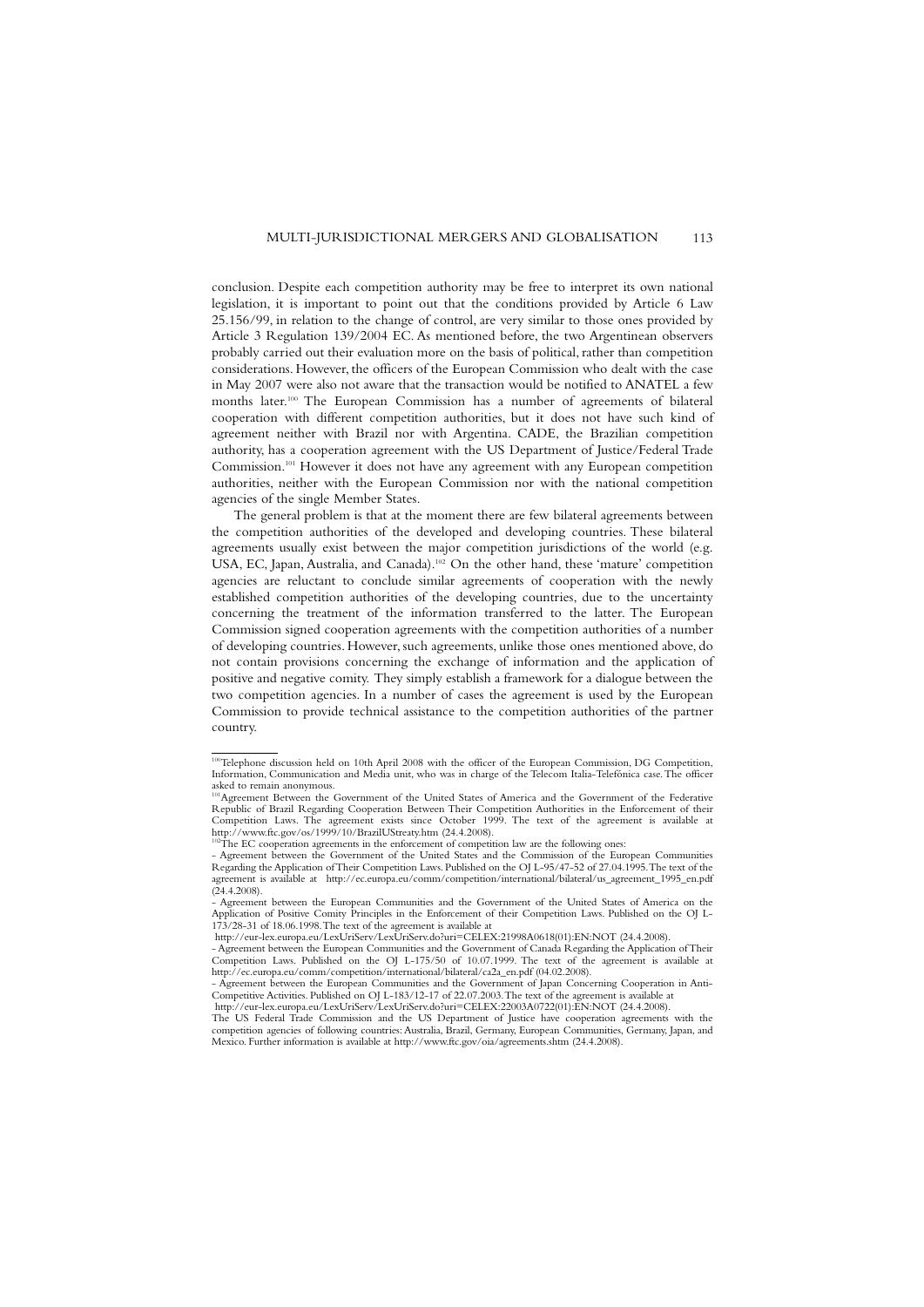Finally, it does not seem that CNDC and the Brazilian competition authorities effectively cooperated in this case, despite their bilateral cooperation agreement of 2003.<sup>103</sup> According to Diego Povolo, CNDC Commissioner, the Argentinean competition authority exchanges information with CADE/SEAE/SDE when cross-border cases are at stake.<sup>104</sup> On the other hand, the CNDC does not cooperate with the other Brazilian regulatory bodies, like ANATEL, which are not parties of the agreement.<sup>105</sup> In this case, according to the Commissioner, the CNDC got to know the Brazilian decision from the press, but there was no exchange of views with the Brazilian authorities on the Telecom Italia-Telefónica case.

One statement from Ronaldo Mota Sardenberg,ANATEL's President, at the Congress of Regional Telecommunications (*Congreso de Telecomunicaciones Regional*) at the beginning of October 2007 concerning Telecom Italia-Telefónica case, perfectly summarizes the essence of this problem: 'we have the intention to work jointly with the Argentina regulatory authorities, but first of all we have to analyse the situation in the local Brazilian market' ('*tenemos toda la intención de trabajar en conjunto con los reguladores de la Argentina, pero primero necesitamos analizar bien la situación en el mercado local*'). The key problem of enforcement in multi-jurisdictional mergers is that each competition authority reviews the transaction at the national level, without taking into account the effect of the transaction in other jurisdictions or of the remedies imposed by other competition agencies. Only when there will be a full cooperation between the competition authorities of the developed and of the developing countries, the latter will be able to effectively enforce their national legislations in cross-border cases. In fact, in cross-border competition cases, such agreements would allow the competition authorities of the developing countries to be better informed about the case and to receive the opinion of their 'colleagues' who also review the case.

<sup>103</sup>*Acordo de Cooperação entre a República Federativa do Brasil e a República Argentina relativo à Cooperação entre Suas Autoridades de Defesa da Concorrência na Aplicação de Suas Leis de Concorrência*. Agreement signed in Buenos Aires on 16.10.2003. The text of the agreement is available at

http://www.cade.gov.br/internacional/Acordo\_Cooperacao\_Brasil\_Argentina.pdf (24.4.2008).

 $^{44}$ Interview held by the author with Commissioner Povolo on 30.4.2008 at the CNDC in Buenos Aires. <sup>105</sup>According to Article 1.b of the cooperation agreement, the parties of the agreement are: for Argentina the *Secretaría de Coordinación Técnica (today replaced by the Secretaría del Comercio Interior*) and the CNDC until the final establishment of the *Tribunal Nacional de Defensa de la Competencia*. For Brazil, CADE, SDE, SEAE.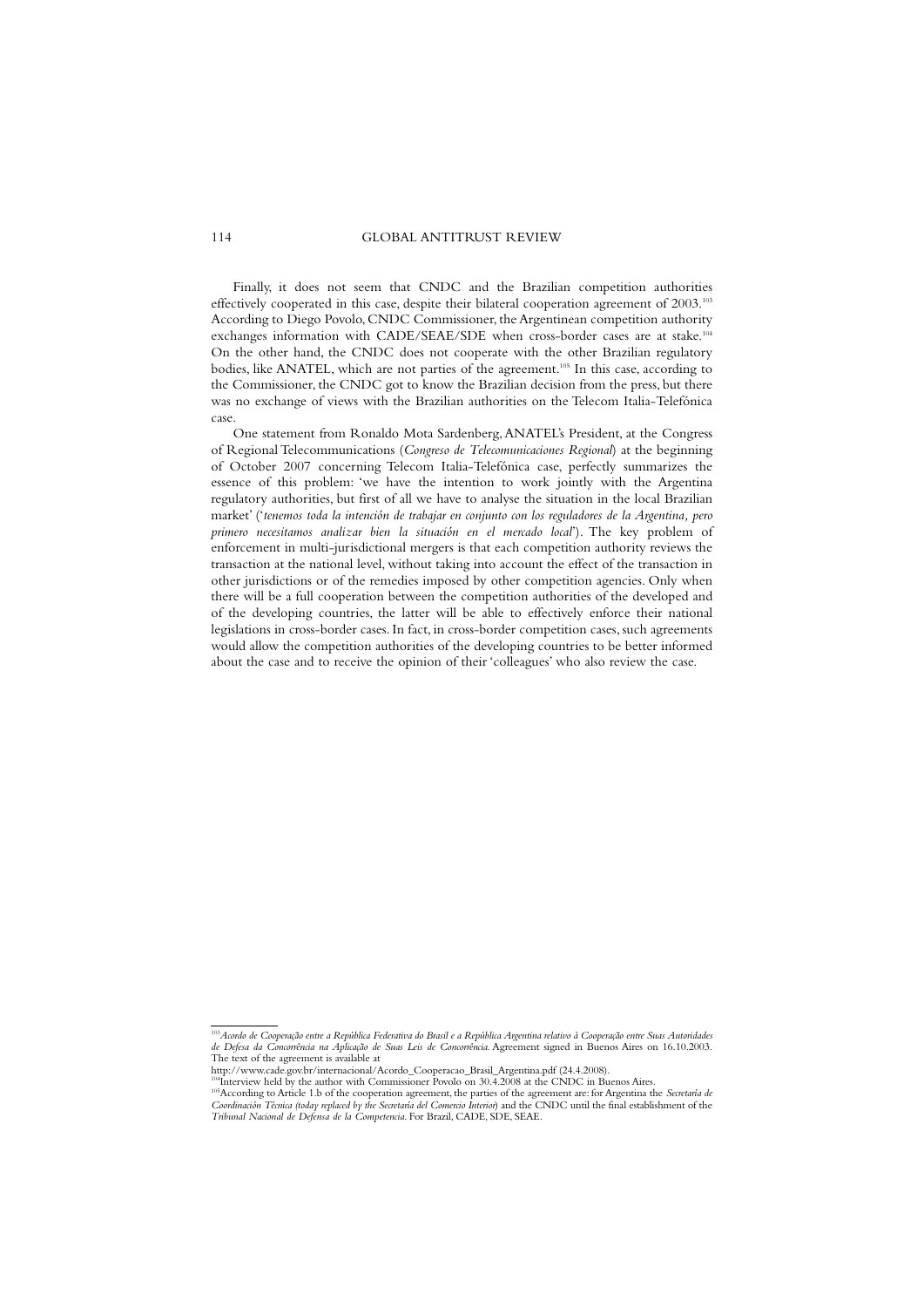